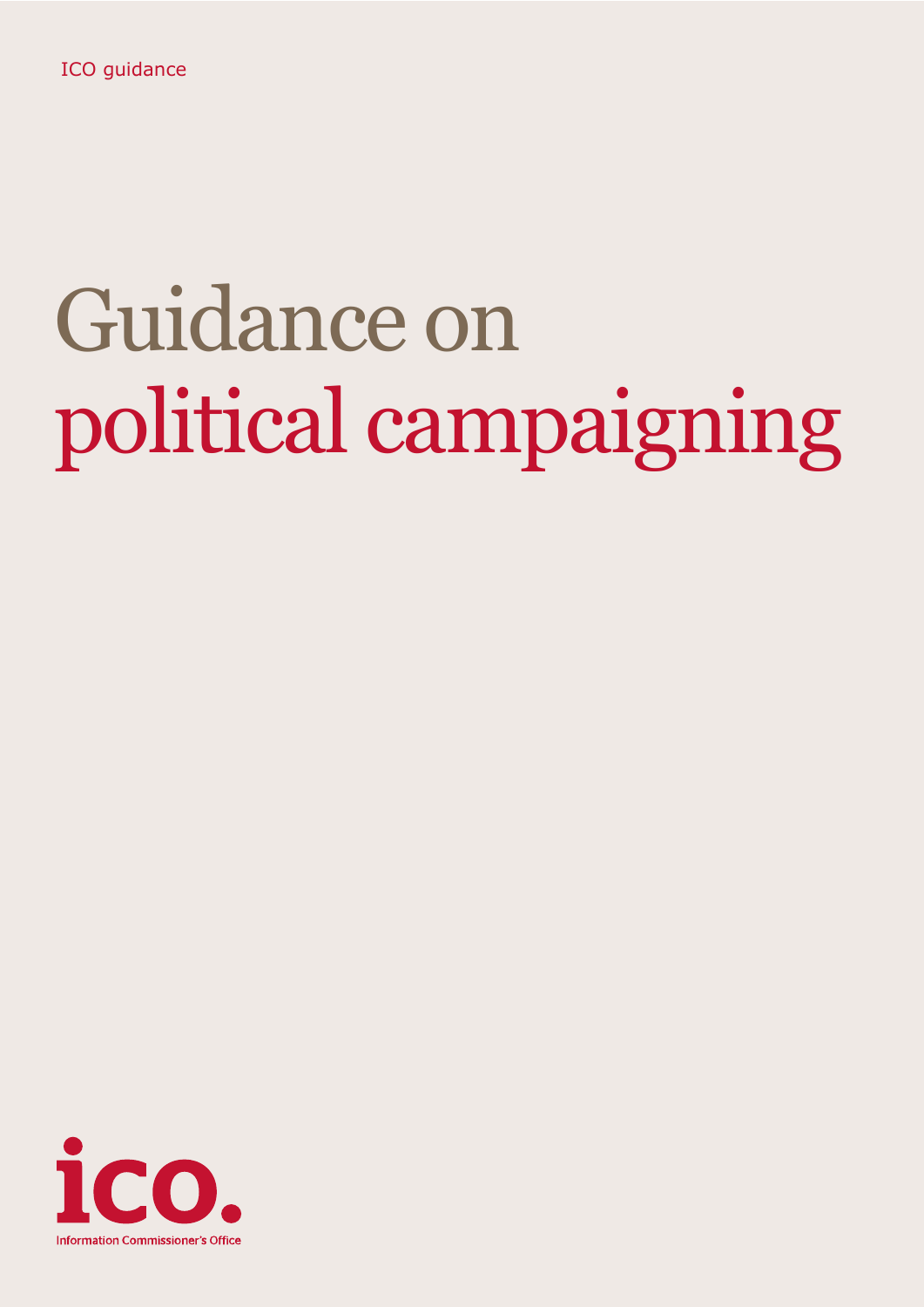

## Guidance on political campaigning

## Data Protection Act Privacy and Electronic Communications Regulations

## **Contents**

| Contact details collected as part of constituent casework 10        |  |
|---------------------------------------------------------------------|--|
|                                                                     |  |
|                                                                     |  |
|                                                                     |  |
|                                                                     |  |
|                                                                     |  |
| Viral marketing or 'tell a friend' campaigns  16                    |  |
|                                                                     |  |
| Objections to direct marketing from individuals 18                  |  |
|                                                                     |  |
|                                                                     |  |
|                                                                     |  |
| Elected representatives changing to a different political party  23 |  |
|                                                                     |  |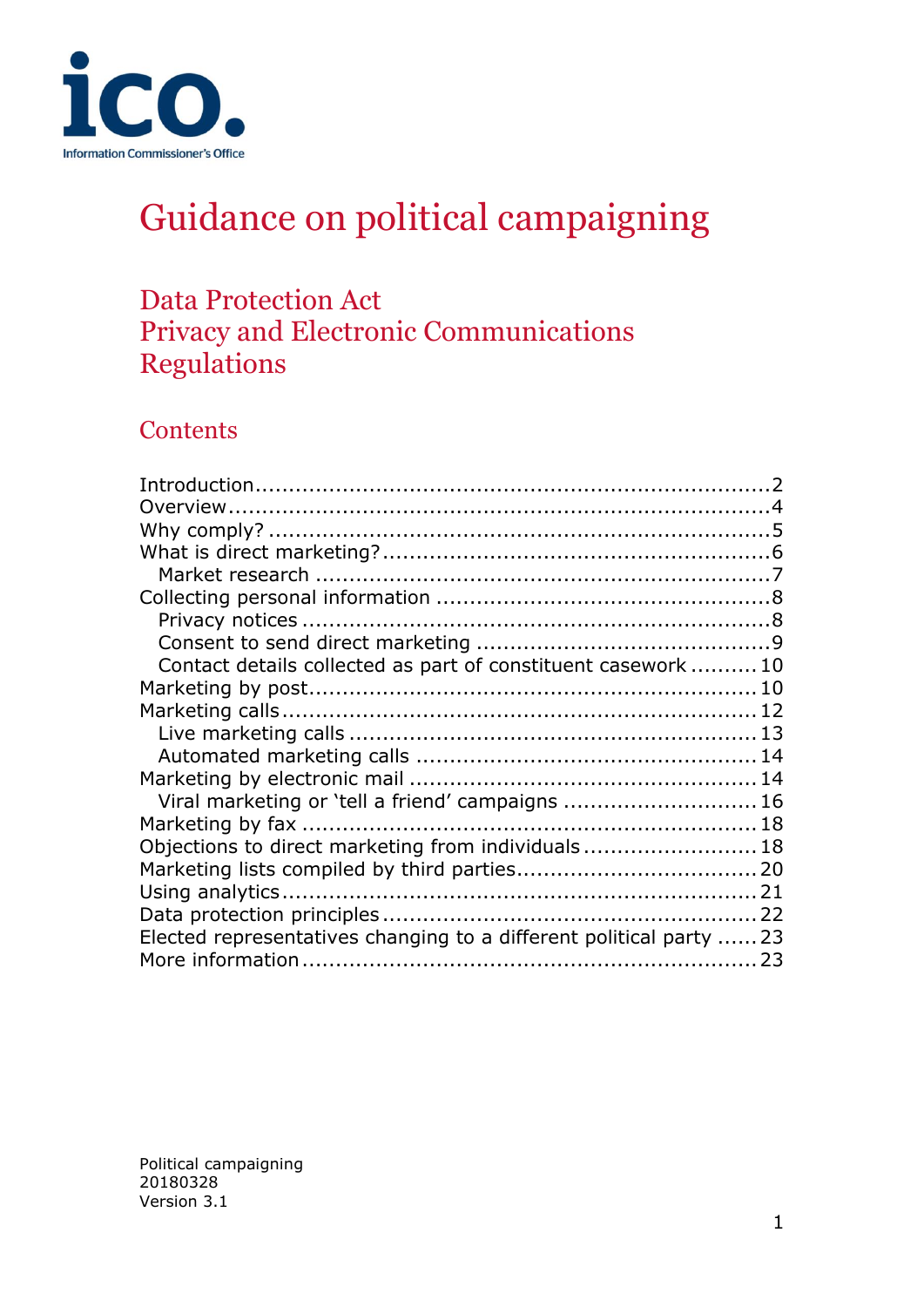## <span id="page-2-0"></span>**Introduction**

This guidance has been updated to include 'GDPR update' boxes. These updates signpost key differences in the new data protection regime that will affect political campaigning from 25 May 2018 onwards, and link to new sources of relevant GDPR guidance.

We will be updating this guidance in more detail in due course.

[For m](https://ico.org.uk/for-organisations/guide-to-the-general-data-protection-regulation-gdpr/)ore information on the GDPR, see our Guide to the GDPR.

The transition period for leaving the EU ended on 31 December 2020. The GDPR has been retained in UK law as the UK GDPR, and will continue to be read alongside the Data Protection Act 2018, with technical amendments to ensure it can function in UK law. We will be updating this guidance in more detail in due course. For more information on the UK GDPR, see our Guide to the UK GDPR.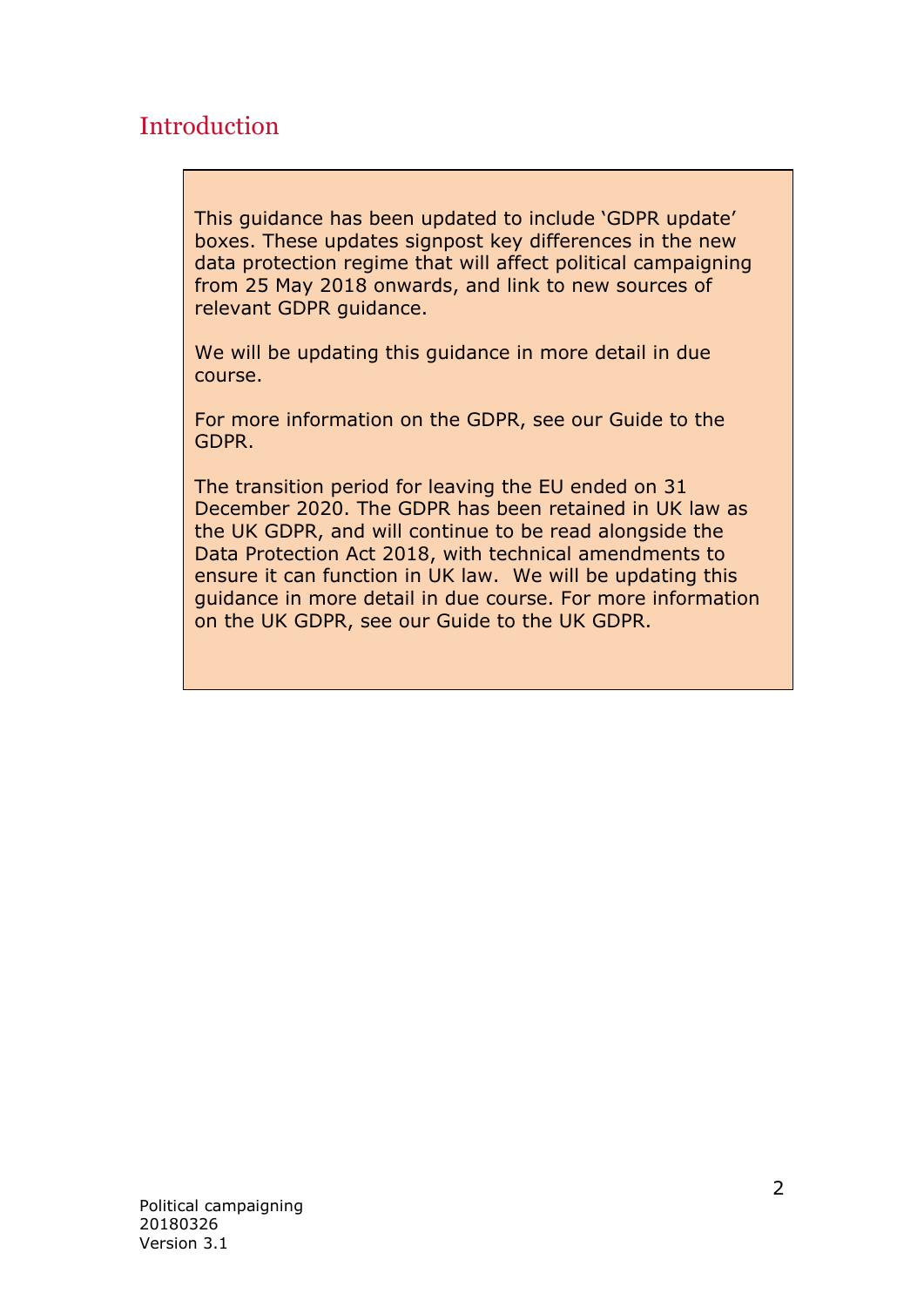- 1. Engaging voters is important in a healthy democracy, and in order to do that, political parties, referendum campaigners and candidates will campaign [using a variety of commun](https://ico.org.uk/media/for-organisations/documents/1551/direct-marketing-checklist.pdf)ication methods. However, they must comply with the law when doing so; this includes the handling of the personal data that they collect and hold. If they contact an individual by any of the methods listed in the overview to promote a political view in order to gain support at the ballot box, or otherwise influence an individual, that is 'direct marketing' and this is also regulated by law.
- 2. Throughout this guidance we use the term 'political campaign' to mean activity in support of, or against, a political party, a referendum campaigner or a candidate standing for election. We use the term 'organisations' to include individuals and organisations carrying out this activity. This includes candidates, employees and volunteers working for the political party or candidate.
- 3. Under the Privacy and Electronic Communication (EC Directive) Regulations 2003 (PECR) and the Data Protection Act 1998 (the DPA) there are specific rules organisations must comply with for each type of communication method and for the processing of personal data. The Information Commissioner enforces compliance with both pieces of legislation.
- 4. An overview of the main provisions of the DPA can be found in The Guide to Data Protection, and an overview of the main provisions of PECR can be found in The Guide to Privacy and Electronic Communications. Detailed guidance on the direct marketing rules can be found in our direct marketing guidance. We have also produced a direct marketing checklist to help organisations comply with the law and good practice.
- 5. This guidance explains what an organisation needs to do in each case, including where it uses viral marketing and 'tell a friend' campaigns.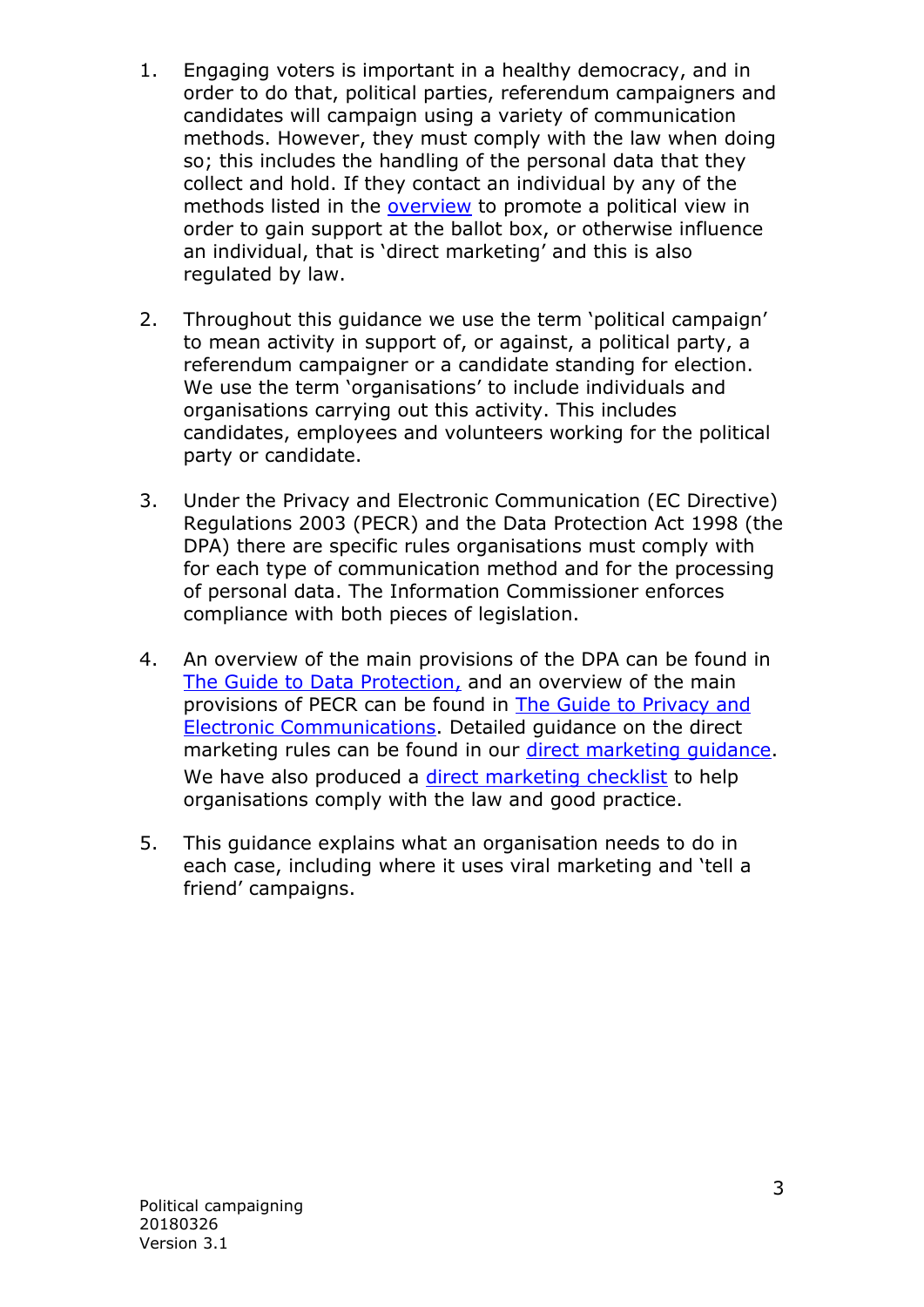## <span id="page-4-0"></span>**Overview**

| Communication<br>method                                        | In summary, organisations may use this<br>method to promote a political party,<br>candidate or referendum campaign                                                                                                                                                                                                                                                                                            |
|----------------------------------------------------------------|---------------------------------------------------------------------------------------------------------------------------------------------------------------------------------------------------------------------------------------------------------------------------------------------------------------------------------------------------------------------------------------------------------------|
| Post addressed to<br>particular individuals                    | unless the individual has asked the<br>organisation not to write to them or not to<br>send them marketing material by post. In<br>addition, electoral law <sup>1</sup> will set out whether<br>a political party, candidate or referendum<br>campaigner has the right to send a Freepost<br>mailing. This specific right applies even if<br>the individual has asked the organisation<br>not to contact them. |
| Email/text and other<br>messages to mobile<br>phones/voicemail | where the individual has consented to<br>contact of that sort from the organisation<br>for those purposes.                                                                                                                                                                                                                                                                                                    |
| Fax                                                            | where the individual has consented to<br>contact of that sort from the organisation<br>for those purposes.                                                                                                                                                                                                                                                                                                    |
| Phone calls                                                    | unless the organisation has grounds for<br>believing the individual would not want it to<br>contact them, such as TPS registration.                                                                                                                                                                                                                                                                           |
| Automated phone<br>calls                                       | where the individual has consented to<br>contact of that sort from the organisation<br>for those purposes.                                                                                                                                                                                                                                                                                                    |
| AND in every case                                              | the organisation must normally identify<br>itself in the communication and provide<br>contact details to allow individuals to<br>contact it and easily opt out of unwanted<br>direct marketing. Electoral law also requires                                                                                                                                                                                   |

 $\overline{a}$  $1$  Section 91, Representation of the People Act 1983 for UK Parliament elections; Regulation 63, European Parliamentary Election Regulations 2004; Regulation 58, European Parliamentary Elections (Northern Ireland) Regulations 2004; Article \61, Scottish Parliament (Elections etc) Order 2010; Article 65, Representation of the People (National Assembly of Wales) Order 2007 and Schedule 1, Northern Ireland Assembly (Elections) Order 2001 (applying section 91 of the RPA 1983). Further guidance is available from the Electoral Commission website:<http://www.electoralcommission.org.uk/>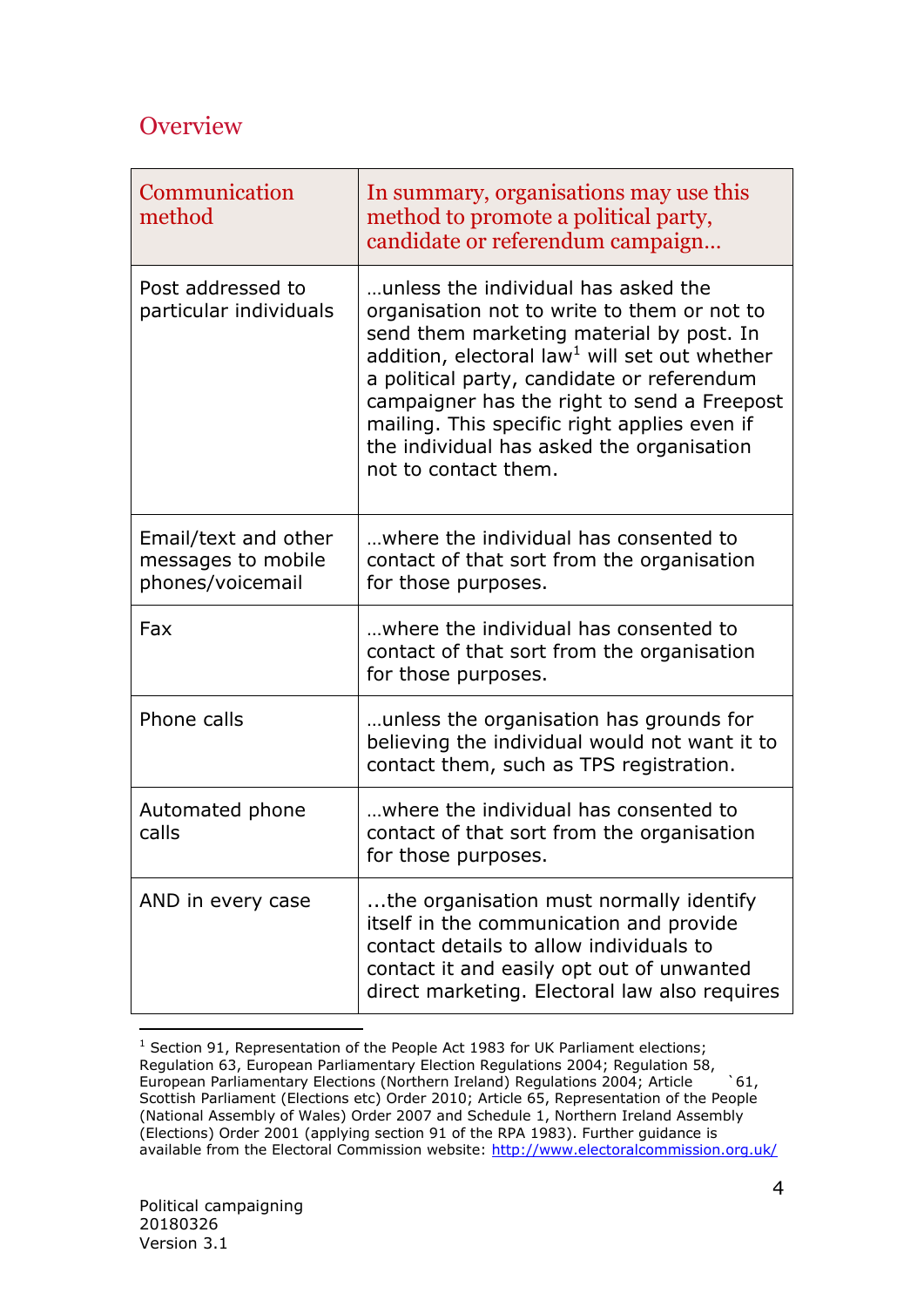|  | specific details to appear on election<br>publications. |
|--|---------------------------------------------------------|
|  |                                                         |

## <span id="page-5-0"></span>Why comply?

#### **GDPR Update**

The GDPR contains substantial fines for failing to comply with its requirements, including fines of up to €20 million, or 4% of your total worldwide annual turnover, whichever is higher.

PECR penalties are likely to remain the same.

- 6. The actions of a political campaign come under close scrutiny from the public and the media. It is not just in an organisation's interests to act lawfully, but it should also show respect for the privacy of the individuals it seeks to represent, by treating them fairly. Treating individuals fairly includes using their information only in a way they would expect, while respecting any preferences they have expressed about not receiving direct marketing (subject to the right of a political party, referendum campaigner or candidate to send a Freepost mailing at a particular election or referendum).
- 7. In recent years we have investigated complaints about political parties and referendum campaigners using direct marketing, and on occasion we have used our enforcement powers to prevent them doing the same thing again. Failure to comply with an enforcement notice is a criminal offence. We can also issue fines of up to £500,000 for a serious breach of the DPA or PECR. We will consider the nature and number of any complaints received about direct marketing by political parties with a view to using the powers at our disposal to prevent political campaigns from making the same mistake in future.
- 8. The complaints we have received reveal that individuals find unwanted direct marketing, and unwanted contact from political parties in particular, to be extremely annoying. This is more likely to be the case where more intrusive means of contact are used or the individual has previously objected to marketing and where they are opposed to an organisation's views.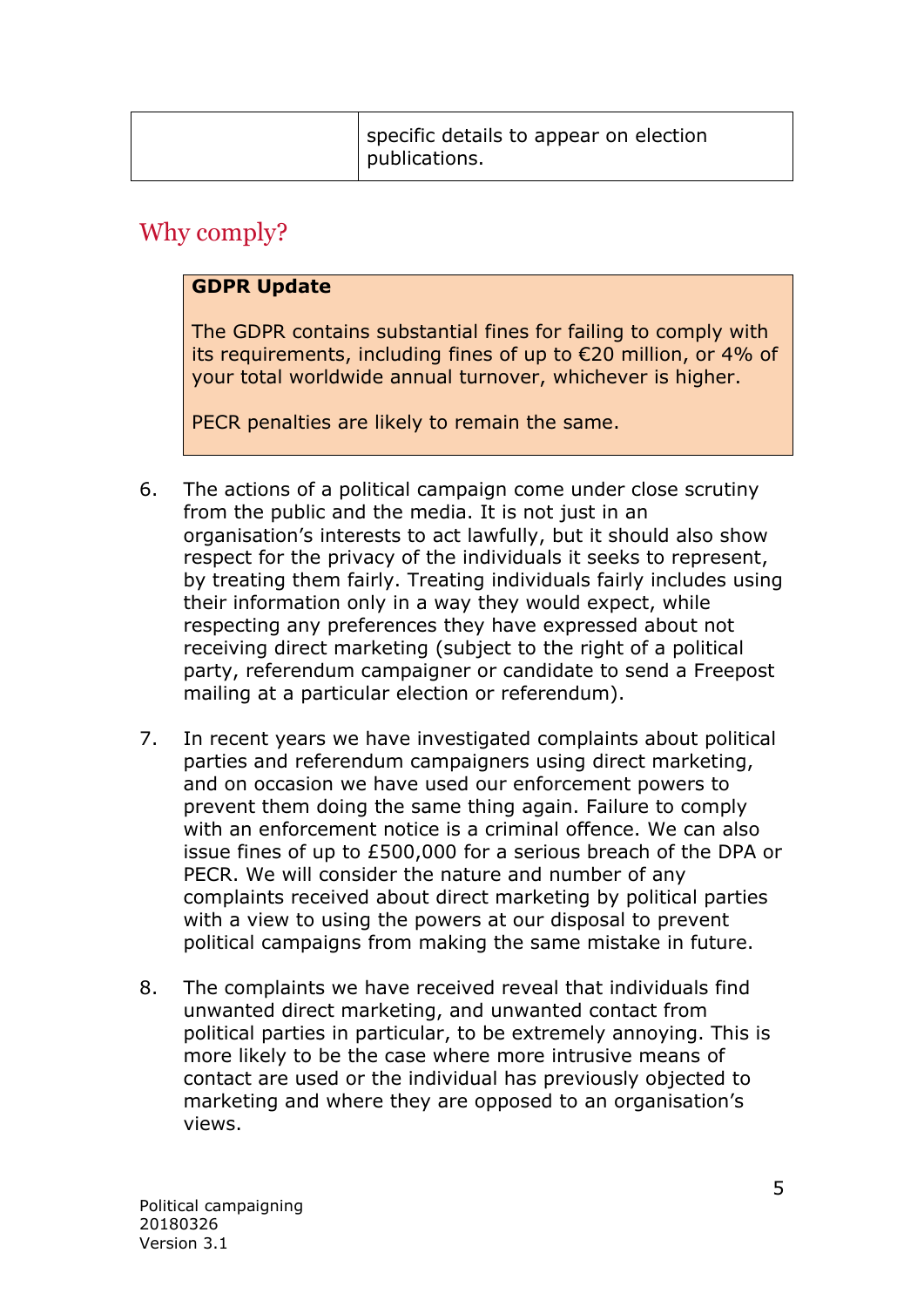9. It is important to understand where responsibility for complying with the DPA and PECR lies; ie who is the 'data controller'. We have produced quidance Data controllers and data processors: [what the difference is and what the governance implications](https://ico.org.uk/media/for-organisations/documents/1546/data-controllers-and-data-processors-dp-guidance.pdf)  [are.](https://ico.org.uk/media/for-organisations/documents/1546/data-controllers-and-data-processors-dp-guidance.pdf) Political parties are set up in different ways so the data controller might be central office, a local constituency office, a candidate or a campaigner, or more than one of these. MPs are data controllers in their own right, as are many other elected representatives. Political parties must be clear whether the central office or local office is the data controller. Regardless of where legal responsibility lies, political parties should bear in mind that the media and general public are likely to take the view that the party is ultimately responsible.

## <span id="page-6-0"></span>What is direct marketing?

#### **GDPR Update**

The GDPR doesn't define 'direct marketing'. However the [DP](https://services.parliament.uk/bills/2017-19/dataprotection.html)  [Bill](https://services.parliament.uk/bills/2017-19/dataprotection.html) which is currently being debated contains a definition of direct marketing which is very similar to the 1998 Act definition – this is however subject to change until the Bill is made into law.

10. Section 11 of the DPA defines direct marketing as:

*"the communication (by whatever means) of any advertising or marketing material which is directed to particular individuals".*

- 11. Direct marketing is not limited to the offer for sale of goods or services only, but also includes the promotion of the aims and ideals of any organisation including political campaigns. This would include appeals for funds or support for a campaign, encouraging individuals to take some form of direct action or vote for a particular political party or candidate.
- 12. This definition extends to any means of communication including online marketing, social networking or other emerging channels of communication. It also covers any messages which include some marketing elements, even if this is not their main purpose.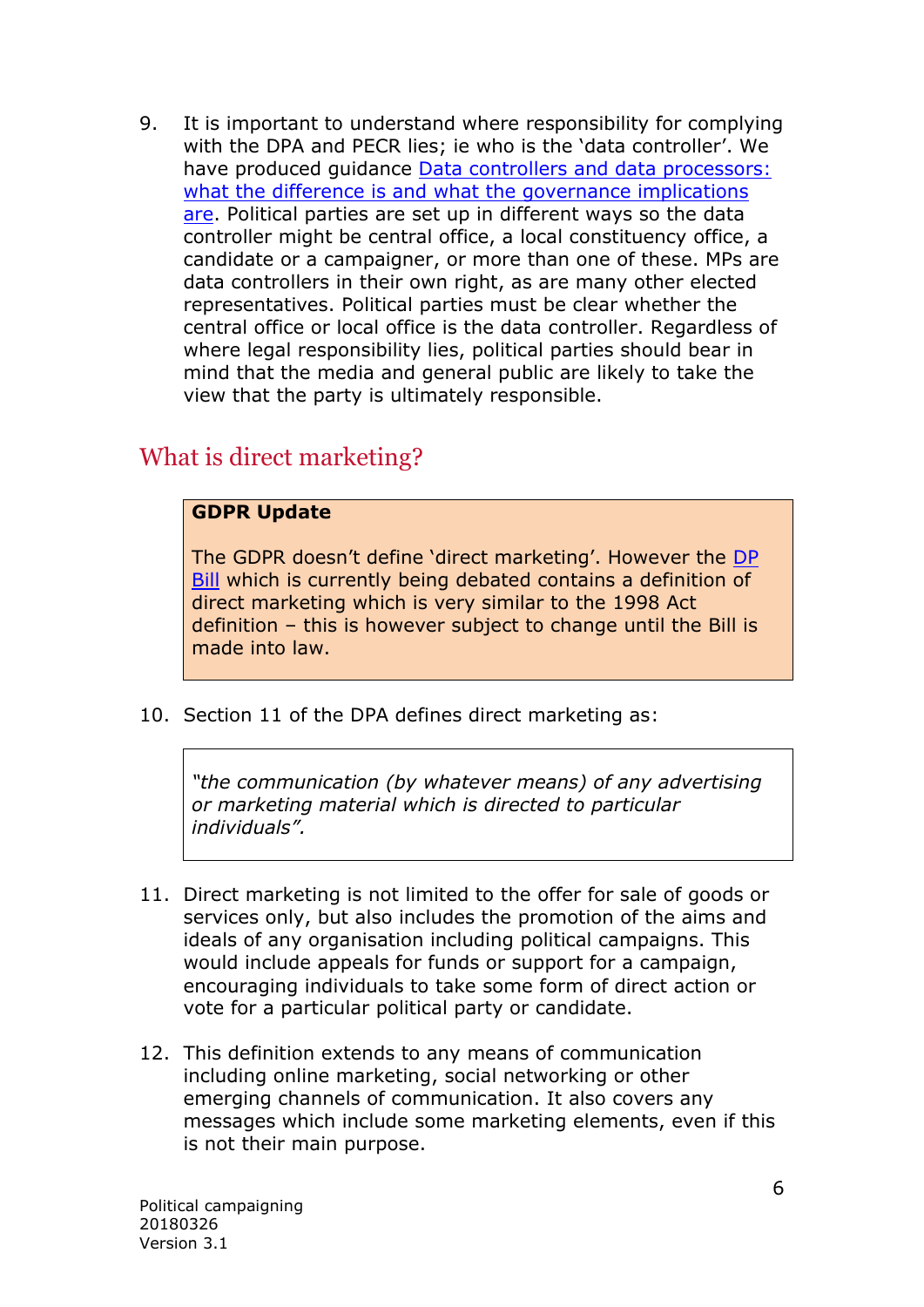- 13. Our view was supported by the Information Tribunal in *[Scottish](http://www.informationtribunal.gov.uk/Public/search.aspx)  [National Party v Information Commissioner \(EA/2005/0021, 15](http://www.informationtribunal.gov.uk/Public/search.aspx)  [May 2006\)](http://www.informationtribunal.gov.uk/Public/search.aspx)* when it dismissed the argument that political campaigning was not marketing.
- 14. Political parties, candidates and referendum campaigners need to ensure that their activities comply with the law as they are not exempt from either the DPA or PECR.
- 15. Because direct marketing covers communications 'directed to particular individuals', mailings addressed to individuals by name will be caught by the definition in nearly all circumstances – whether delivered by the Royal Mail, private delivery firms or by local volunteers. However leaflet-drops and mailings which are unaddressed, or addressed merely to 'the occupier', do not fall within the statutory definition of direct marketing.
- 16. Candidates, political parties and referendum campaigners have a right (depending on the type of election or referendum<sup>2</sup>) to send an 'election address' by Freepost, either addressed to each individual elector or unaddressed to each postal address. This applies to elections for the UK or Scottish Parliament, for the Northern Ireland Assembly or National Assembly for Wales, or for the European Parliament, or at a particular referendum. This type of Freepost mailing does not constitute direct marketing.
- 17. For further detail on the direct marketing rules, read our [direct](https://ico.org.uk/media/for-organisations/documents/1555/direct-marketing-guidance.pdf)  [marketing guidance.](https://ico.org.uk/media/for-organisations/documents/1555/direct-marketing-guidance.pdf)

#### <span id="page-7-0"></span>**Market research**

- 18. A political campaign can conduct genuine research in the same way that professional market research companies do to help inform their views and formulate policies. The direct marketing rules do not apply to genuine market research as this does not involve communicating advertising or promotional material.
- 19. However, communications claiming to be for research that are in reality intended to gain support now or at some point in the

 $\overline{a}$ 

 $2$ These requirements are set out in the Electoral Commission's quidance for each election and referendum at [www.electoralcommission.org.uk.](http://www.electoralcommission.org.uk/)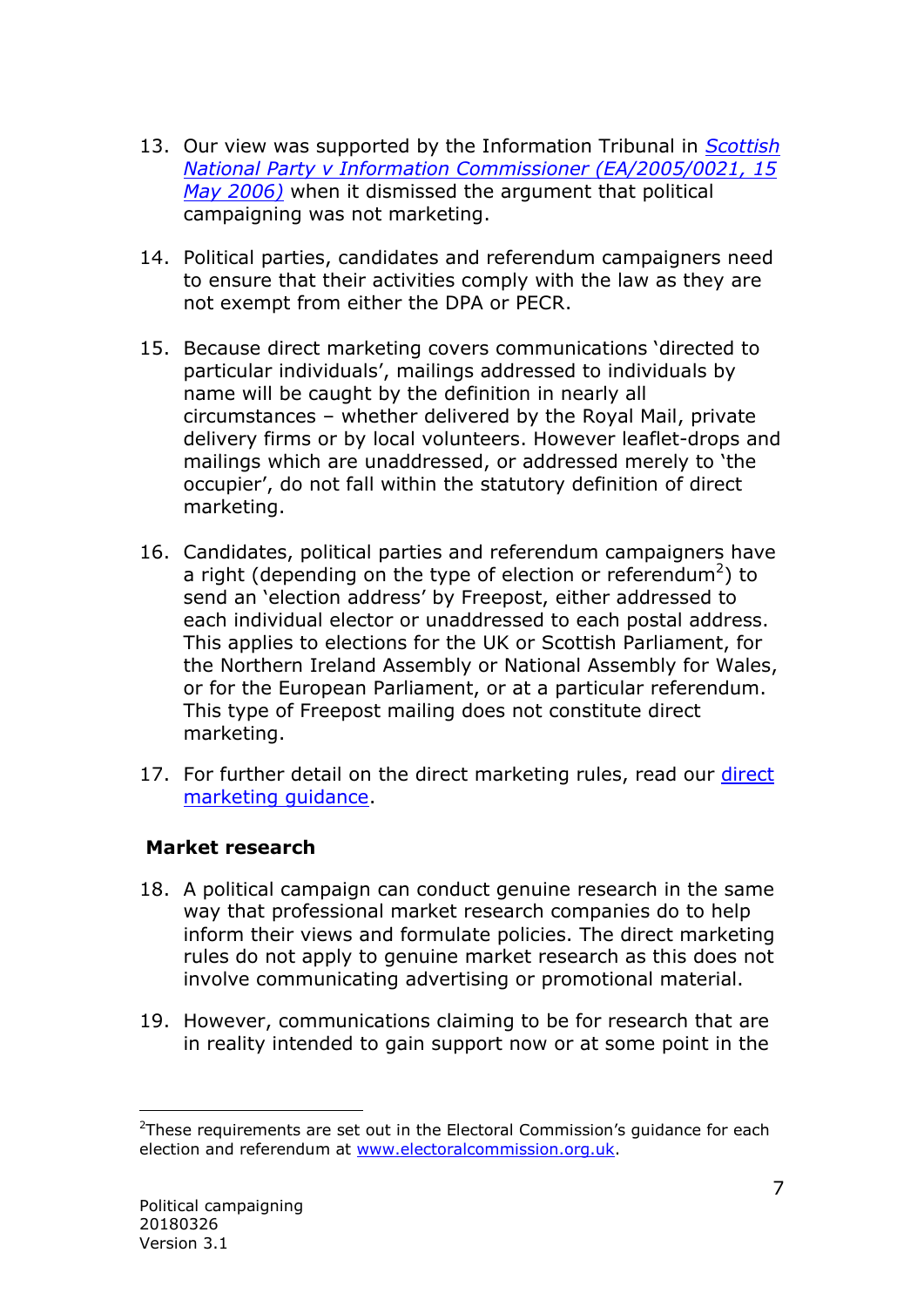future are covered by the direct marketing rules. For example the following are direct marketing:

- a telephone call which starts by seeking an individual's opinions and then urges support or invites contact with a political party, referendum campaigner or candidate or to provide promotional materials on request; and
- a telephone call which seeks an individual's opinions in order to use that data to identify those people likely to support the political party or referendum campaign at a future date in order to target them with marketing.
- 20. It should be possible for market research to be carried out without recording the information in a way that identifies the individual respondent. If an organisation records the responses in a way that it can be linked to the individual so that it can then follow up their responses and contact them in future, it is conducting marketing and will need to explain that to them before collecting their information.
- 21. For further information on market research, read our *direct* [marketing](https://ico.org.uk/media/for-organisations/documents/1555/direct-marketing-guidance.pdf) guidance.

## <span id="page-8-0"></span>Collecting personal information

#### <span id="page-8-1"></span>**Privacy notices**

#### **GDPR Update**

The GDPR requires that personal data are processed fairly and in a transparent manner. Individuals have the right to be informed about the collection and use of their personal data. You must provide individuals with privacy information including: your purposes for processing their personal data, your retention periods for that personal data, and who it will be shared with.

See our guidance on the [right to be informed](https://ico.org.uk/for-organisations/guide-to-the-general-data-protection-regulation-gdpr/individual-rights/right-to-be-informed/?q=fine) for further details.

22. The DPA requires that processing of personal information must be fair. Fairness generally requires an organisation to be transparent and tell individuals how it intends to use their personal data including who the information will be shared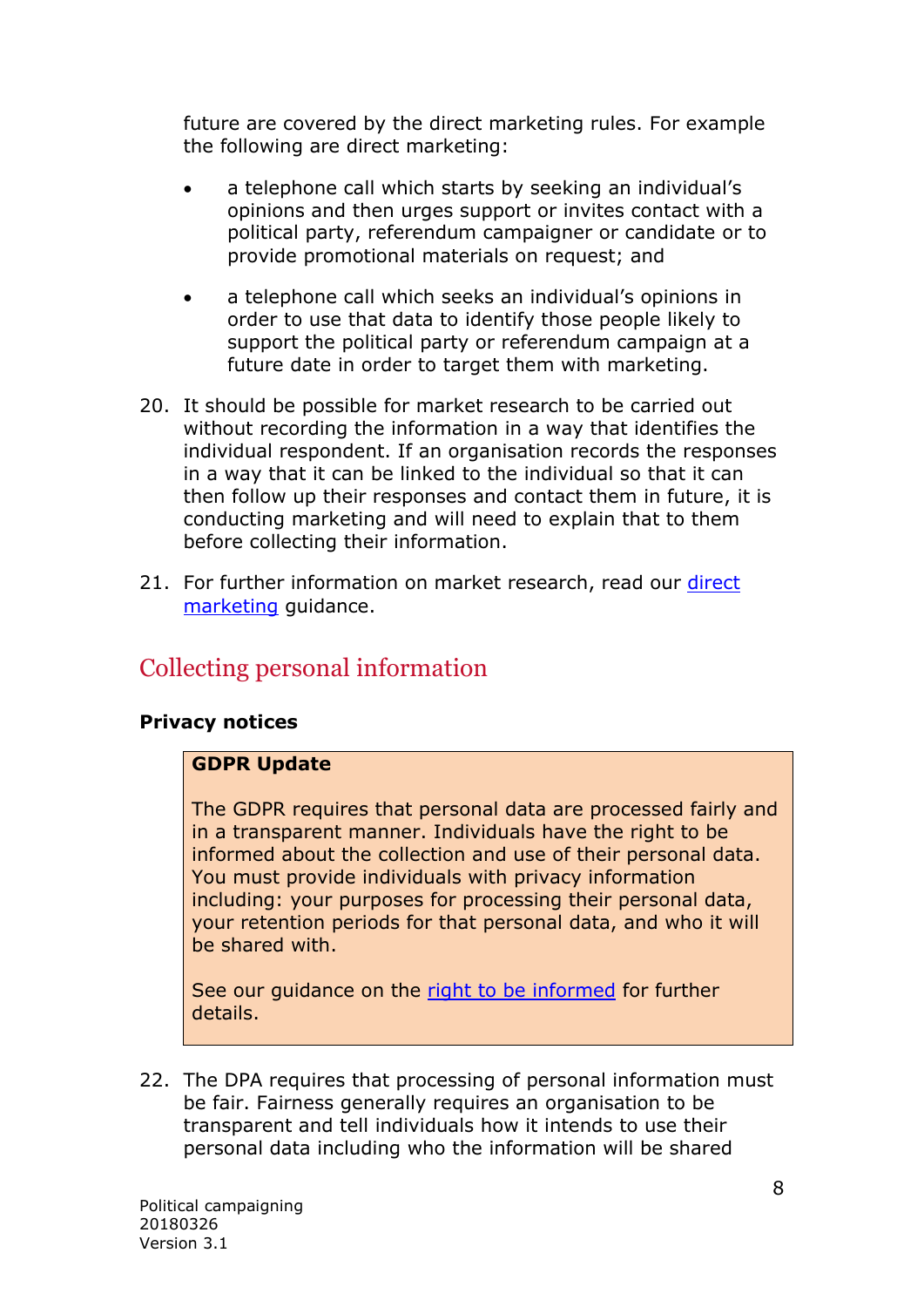with. This is commonly provided by a privacy notice given to individuals at the time their data is collected.

23. Privacy notices should be written in clear straightforward language that individuals will understand. Read our [Privacy](https://ico.org.uk/for-organisations/guide-to-data-protection/privacy-notices-transparency-and-control/)  [Notices Code of Practice](https://ico.org.uk/for-organisations/guide-to-data-protection/privacy-notices-transparency-and-control/) for detailed information.

#### <span id="page-9-0"></span>**Consent to send direct marketing**

#### **GDPR Update**

The definition of consent has been updated. Whilst the key elements of the consent definition remain (freely given, specific, informed, and there must be an indication signifying agreement), the GDPR is clearer that the indication must be unambiguous and involve a clear affirmative action.

There are also several other new provisions on consent - for example specific provisions on keeping records of consent, clarity and prominence of consent requests, the right to withdraw consent, and avoiding making consent a condition of a contract.

See our [GDPR consent guidance](https://ico.org.uk/for-organisations/guide-to-the-general-data-protection-regulation-gdpr/lawful-basis-for-processing/consent/) for full details.

- 24. Organisations will generally need an individual's consent before sending:
	- marketing emails, texts or faxes;
	- making automated marketing calls; or
	- making marketing calls to a number registered on the Telephone Preference Service.
- 25. In order for consent to be valid the individual must know what they are consenting to, the consent should be freely given, and clear and specific to the type of marketing being sent by the particular organisation.
- 26. If candidates in internal party elections wish to use member lists to send emails or texts, or make automated calls the candidate must ensure that they have consent from the individuals to use such marketing channels.
- 27. Read our [direct marketing guidance](https://ico.org.uk/media/for-organisations/documents/1555/direct-marketing-guidance.pdf) for further detailed guidance on marketing consent.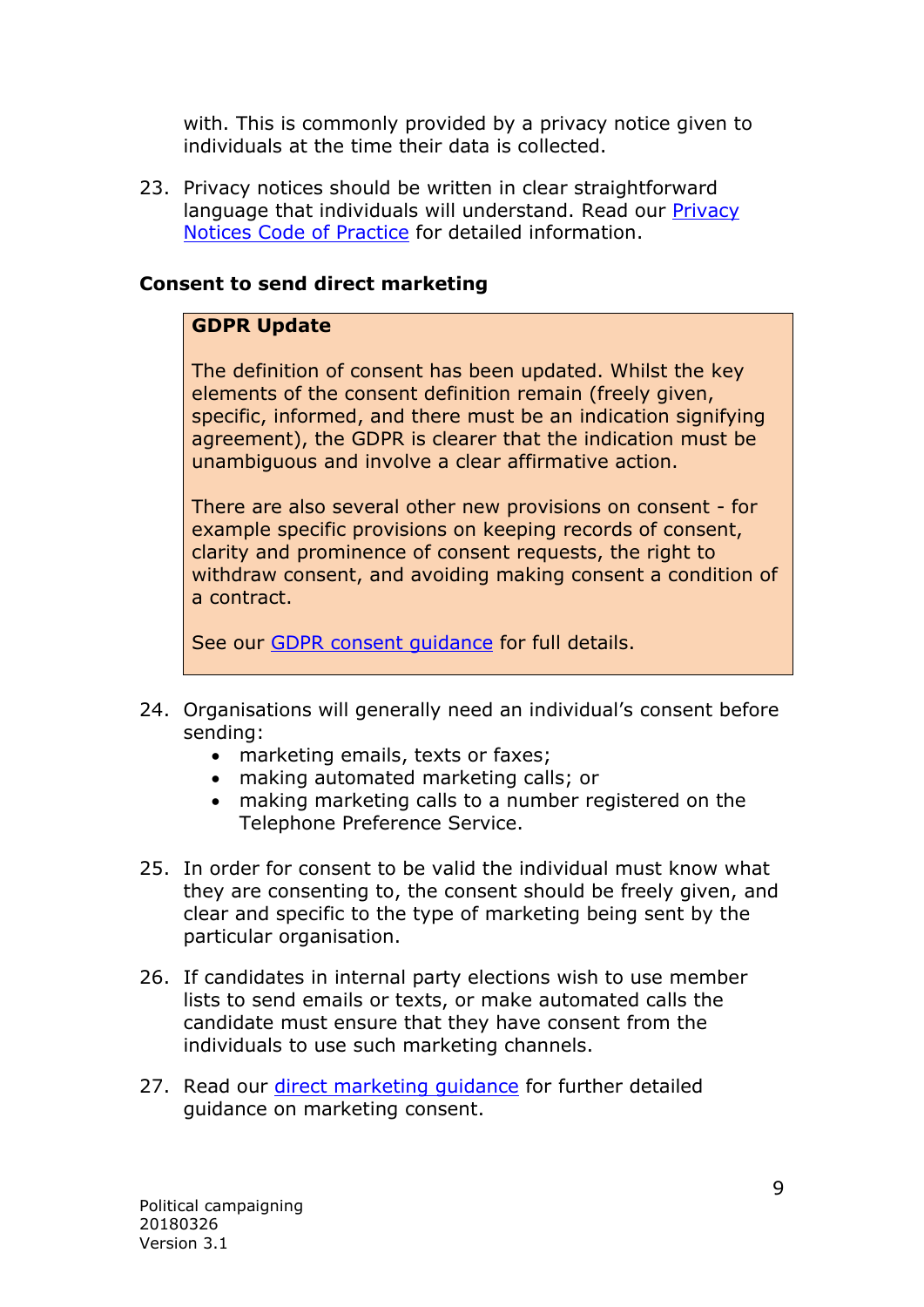#### <span id="page-10-0"></span>**Contact details collected as part of constituent casework**

- 28. Elected representatives and their parties should not use contact details they obtained when carrying out casework for direct marketing unless they are sure that the constituents concerned would expect that contact from them and would not object. Specific consent is needed from the constituent in the case of marketing emails, text messages or automated calls.
- 29. Compliance advice for elected representatives and their offices on handling personal information when carrying out casework on behalf of constituents is available from the sources listed below.

| Elected body                   | Contact point                                                 |
|--------------------------------|---------------------------------------------------------------|
| European Parliament            | European Data Protection Supervisor in<br><b>Brussels</b>     |
| House of Commons               | Information Rights and Information<br>Security Service (IRIS) |
| National Assembly<br>for Wales | <b>Information Governance Manager</b>                         |
| Northern Ireland<br>Assembly   | Communications and Information<br>Standards team              |
| Scottish Parliament            | <b>Head of Information Governance</b>                         |
| Local authorities              | Members' Services or equivalent                               |

## <span id="page-10-1"></span>Marketing by post

#### **GDPR Update**

If you are relying on consent to send marketing by post then the individual has the right to withdraw their consent at any time. It must be as easy to withdrawn consent as it was to give it.

See our [GDPR consent](https://ico.org.uk/for-organisations/guide-to-the-general-data-protection-regulation-gdpr/lawful-basis-for-processing/consent/) guidance for further details.

The GDPR also gives individuals the right to object at any time to processing of their personal data for the purposes of direct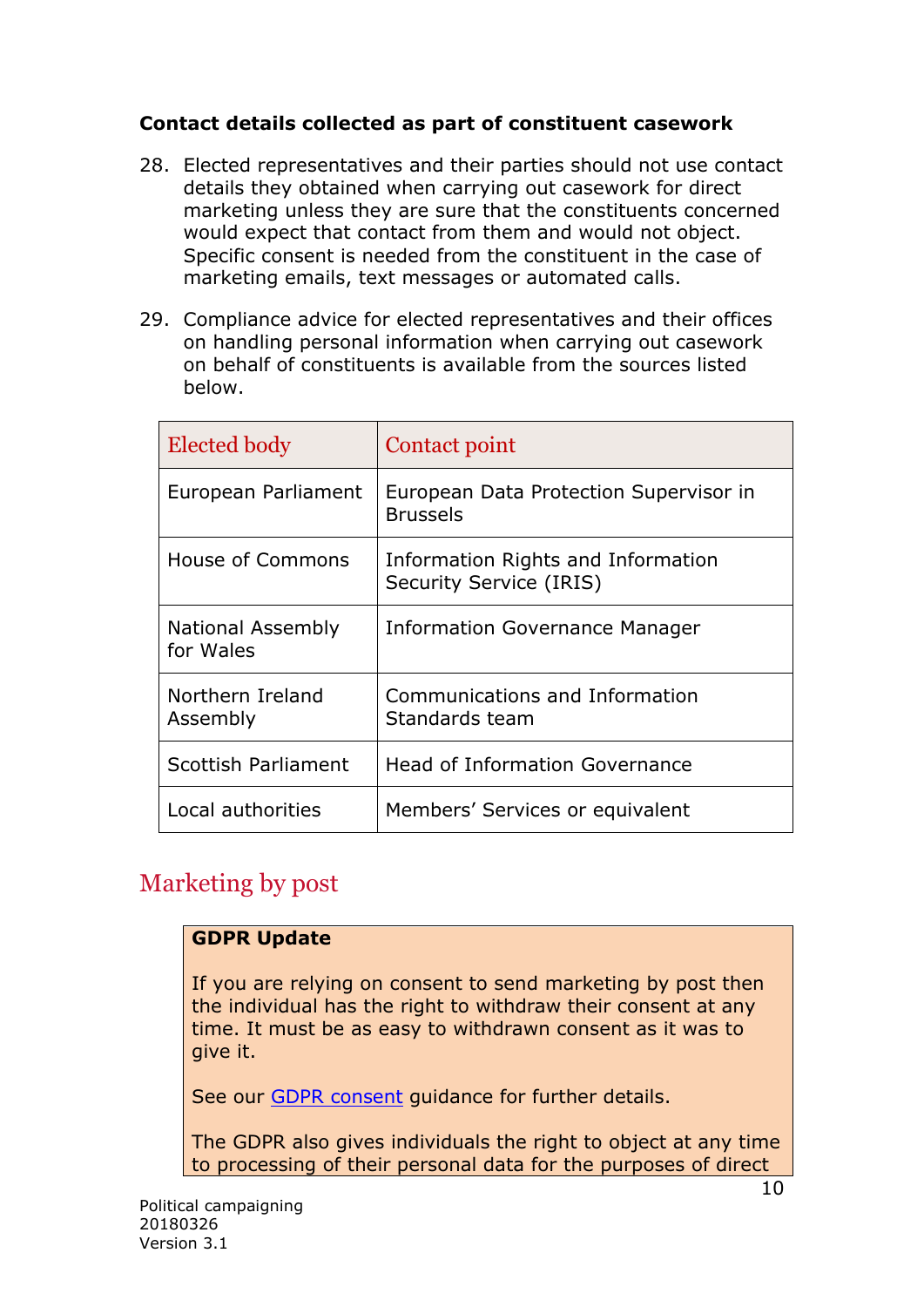marketing. The right to object to marketing is absolute and you must stop processing for these purposes when someone objects.

See our [right to object](https://ico.org.uk/for-organisations/guide-to-the-general-data-protection-regulation-gdpr/individual-rights/right-to-object/) guidance for further details.

If you are buying or renting a 'consented' marketing list, the consent request must have identified you specifically. Even precisely defined categories will not be enough to give you valid informed consent under the GDPR definition.

You must keep records to demonstrate what the individual has consented to, including what they were told, and when and how they consented.

See our [GDPR consent](https://ico.org.uk/for-organisations/guide-to-the-general-data-protection-regulation-gdpr/lawful-basis-for-processing/consent/) guidance for further details.

If you buy personal data from another organisation, you must provide people with your own transparency information detailing anything that they haven't already been told.

See our guidance on [the right to be informed](https://ico.org.uk/for-organisations/guide-to-the-general-data-protection-regulation-gdpr/individual-rights/right-to-be-informed/) for further details.

- 30. If an organisation uses personal information to promote a political campaign by sending them promotional messages by post it will need to make sure that it processes their personal information fairly and in most circumstances that it respects any requests not to receive information from it.
- 31. Political parties, referendum campaigners and candidates are entitled to a copy of the full electoral register for electoral or referendum purposes, which includes contacting individuals on the list by post. At particular elections or referendums they also have a specific legal right to send one Freepost mailing, as described in paragraph 16.
- 32. Political parties, candidates, and those who campaign for or work with them must treat the electoral register with great care and ensure it is kept securely. Failure to do so may give rise to a breach of the DPA.
- 33. The electoral register is regularly updated. The use of an older version of the register may raise issues about processing personal data, and lead to the risk of a breach of the provisions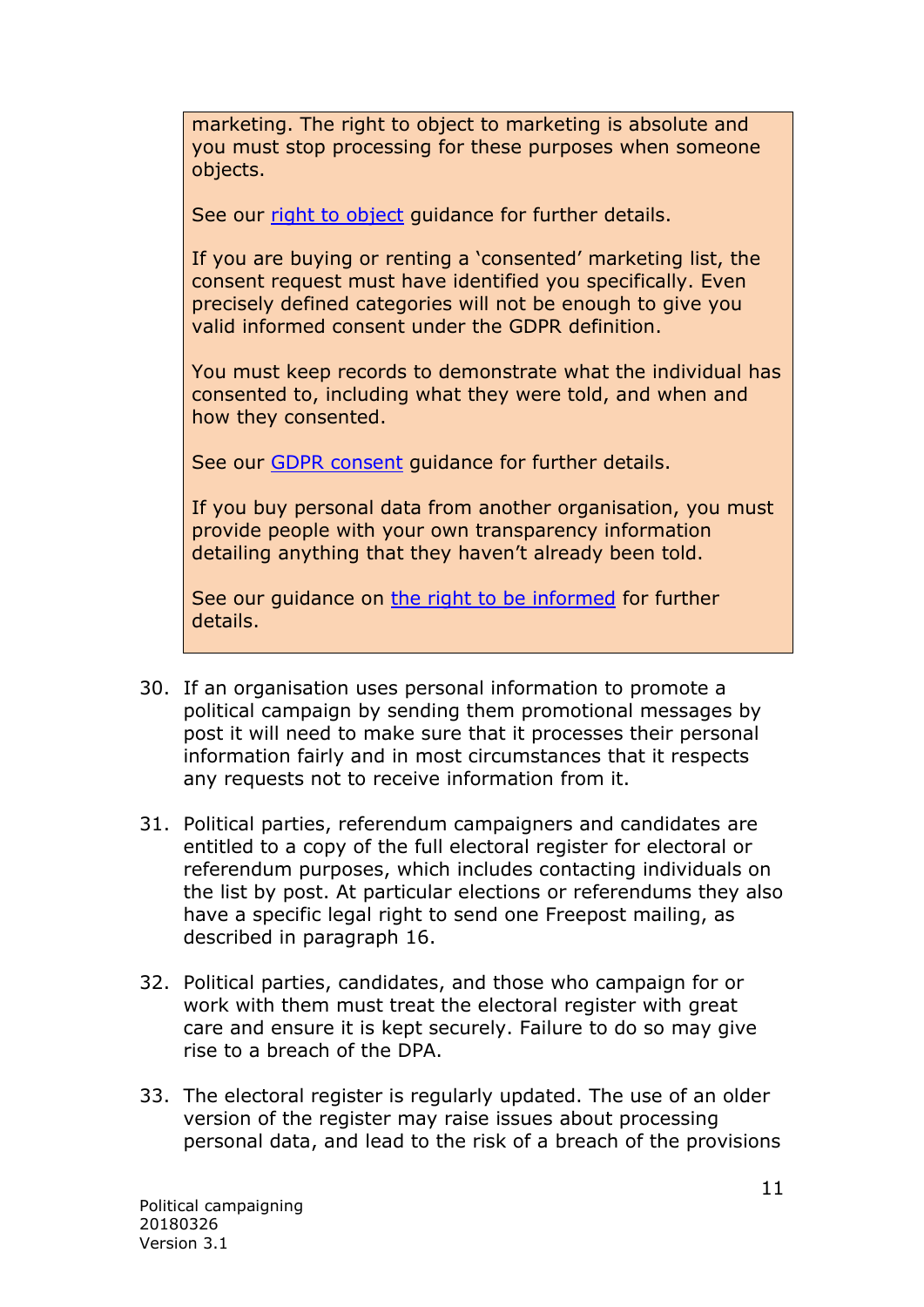of the DPA. Such processing might be unfair and might not accord with the expectations of individuals.

- 34. Quite apart from this specific right, use of the full register during elections or referendums is legitimate and an organisation may contact an individual to promote a political campaign unless it is aware that the individual [objects to direct](#page-10-1)  [marketing.](#page-10-1)
- 35. Where an organisation collects information directly from the individual, it must clearly explain to them that it will be using their information to target them with direct marketing by post, unless it is otherwise apparent from its relationship with them that this contact will occur.
- 36. Where an organisation sends promotional mailings to known supporters, it needs to be satisfied that those supporters would expect their personal information to be used for that purpose.
- 37. Where an organisation buys or rents mailing lists from a third party to contact individuals who meet a particular profile, it needs to be sure that the personal information has been fairly obtained only from individuals who would expect their information to be used for promotional purposes by a particular political campaign. If the organisation is employing a third party to carry out a mailing, it must ensure that the third party observes these requirements. The use of a third party in either of these scenarios is likely to be the responsibility of the data controller (see paragraph 9, above).
- 38. The organisation must identify itself in any campaign material and include certain information specified by law. $3$  It is good practice to provide contact details so that individuals who wish to object to any further direct marketing can do so.
- 39. An organisation must not send mailings to anyone who has objected, unless it is sending an election or referendum Freepost mailing (see above). Read the section on [individuals](#page-18-1)  [objecting to direct marketing](#page-18-1) for more information.

## <span id="page-12-0"></span>Marketing calls

#### **GDPR Update**

 $\overline{a}$  $3$  These requirements are set out in the Electoral Commission's guidance for each election and referendum at [www.electoralcommission.org.uk.](http://www.electoralcommission.org.uk/)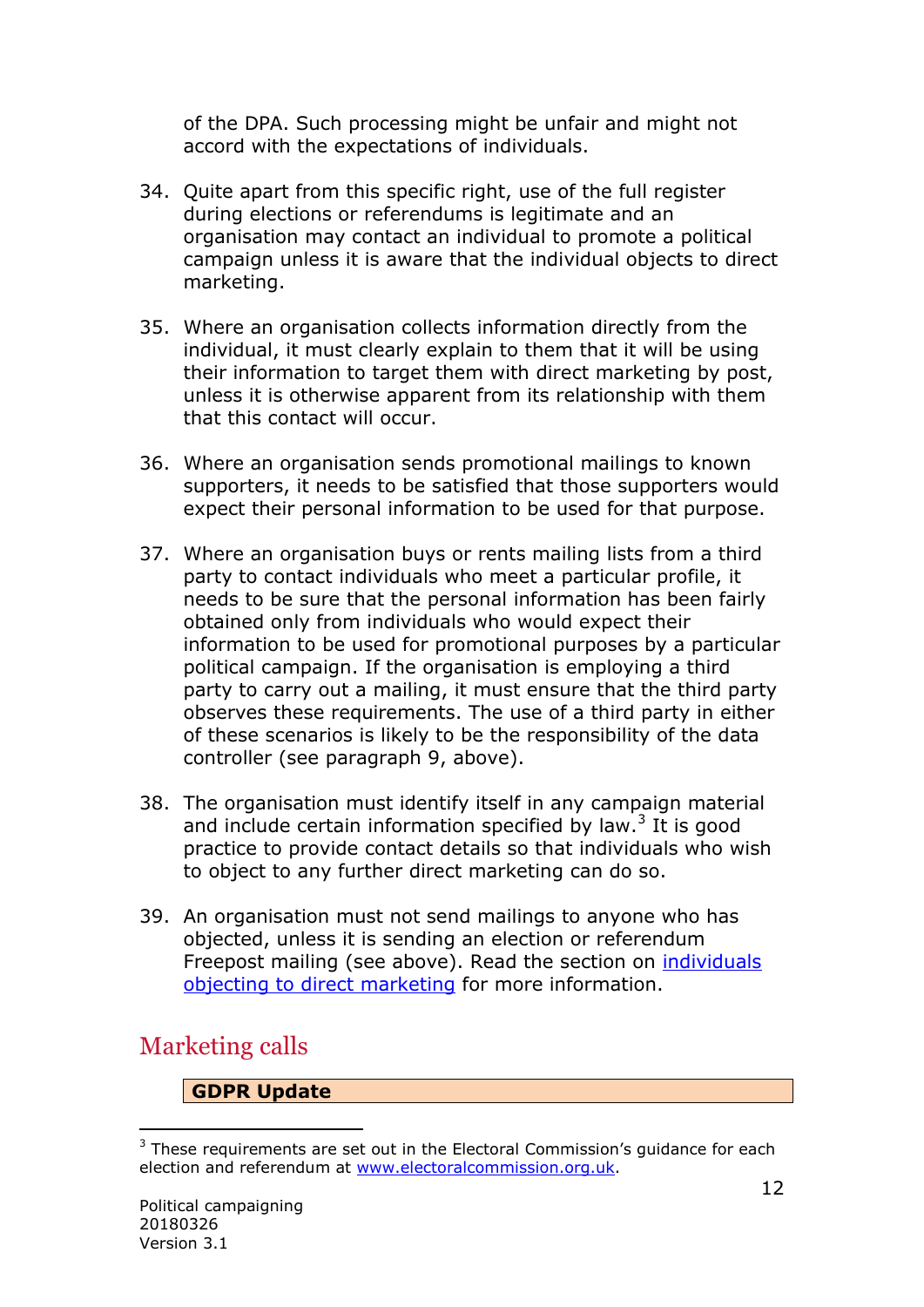If you are buying a 'consented' marketing list, the consent request must have identified you specifically. Even precisely defined categories will not be enough to give you valid informed consent under the GDPR definition.

You must keep records to demonstrate what the individual has consented to, including what they were told, and when and how they consented.

See our [GDPR consent](https://ico.org.uk/for-organisations/guide-to-the-general-data-protection-regulation-gdpr/lawful-basis-for-processing/consent/) guidance for further details.

If you buy personal data from another organisation, you must provide people with your own transparency information detailing anything that they haven't already been told.

See our guidance on [the right to be informed](https://ico.org.uk/for-organisations/guide-to-the-general-data-protection-regulation-gdpr/individual-rights/right-to-be-informed/) for further details.

40. The organisation must treat individuals fairly. If it is collecting landline or mobile numbers from individuals in order to use them for direct marketing, it will need to inform them that their information will be used in that way. If it obtains numbers from third parties, it will need to be sure that the individual has been informed and has a reasonable expectation that their number will be used for promotional calls by a third party for a political campaign.

#### <span id="page-13-0"></span>**Live marketing calls**

- 41. Organisations must ensure that they screen against the Telephone Preference Service (TPS) when undertaking telephone campaigns. The organisation must also ensure that it does not call individuals who have told it that they do not want to be called.
- 42. Live marketing calls can only be made to numbers registered on the TPS where the individual has specifically agreed to the organisation telephoning them.
- 43. In all other cases, it cannot make phone calls to anyone, including an existing supporter, who has registered with the TPS or who has objected to the organisation directly about the use of their information for direct marketing purposes.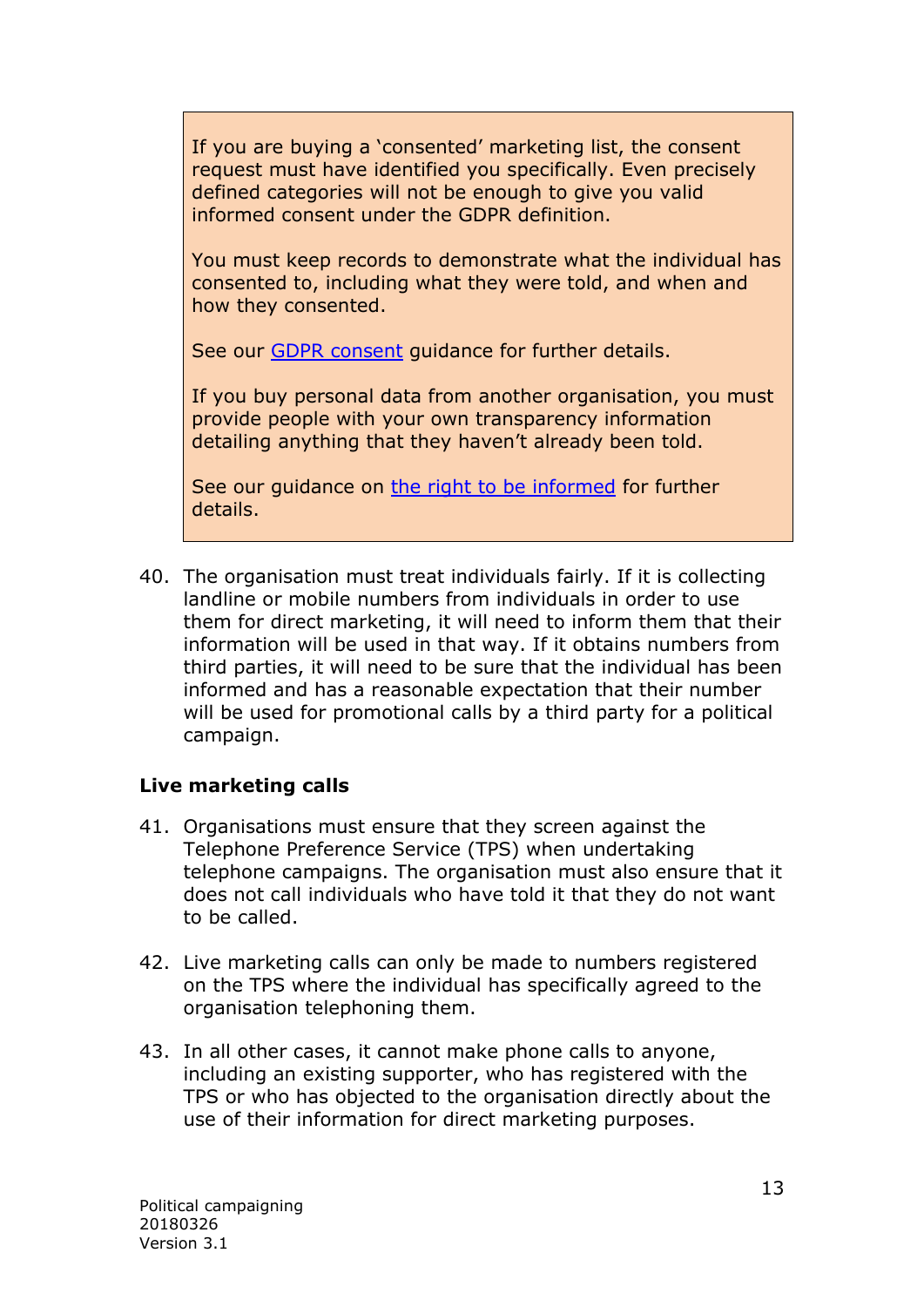- 44. Where the organisation is permitted to telephone an individual, it must:
	- identify itself at the start of the call;
	- allow its number (or an alternative contact number) to be displayed to the person receiving the call;
	- if requested provide an address or number where it can be reached free of charge to object to marketing; and
	- record and respect any objection to marketing made by the individual at the time of the call.
- 45. Read our guidance on [telephone marketing](https://ico.org.uk/for-organisations/guide-to-pecr/electronic-and-telephone-marketing/telephone-marketing/) for more information.

#### <span id="page-14-0"></span>**Automated marketing calls**

- 46. The rules on automated marketing calls are stricter than live calls. This is when a recorded message is played to the person who answers the phone. It is worth noting that many individuals have told us that they consider automated calls to be extremely intrusive and even disturbing.
- 47. If an organisation wishes to use automated calling it will need the specific prior consent of the individual.
- 48. Obtaining consent to make live voice calls is not sufficient and the automated nature of the calls must be clear in the information given to individuals to inform their decision.
- 49. All automated marketing calls must include the name of the organisation and a contact address or Freephone number, and must allow the organisation's number (or alternative contact details) to be displayed to the person receiving the call.

## <span id="page-14-1"></span>Marketing by electronic mail

#### **GDPR Update**

The right to object to direct marketing under Article 21(3) does not prevent a controller from holding a suppression list, as the list supports the individual's right to object and is held for compliance rather than for direct marketing purposes. See our [right to object](https://ico.org.uk/for-organisations/guide-to-the-general-data-protection-regulation-gdpr/individual-rights/right-to-object/) guidance for further details.

50. An organisation must carefully consider its compliance with the DPA and PECR when communicating with individuals by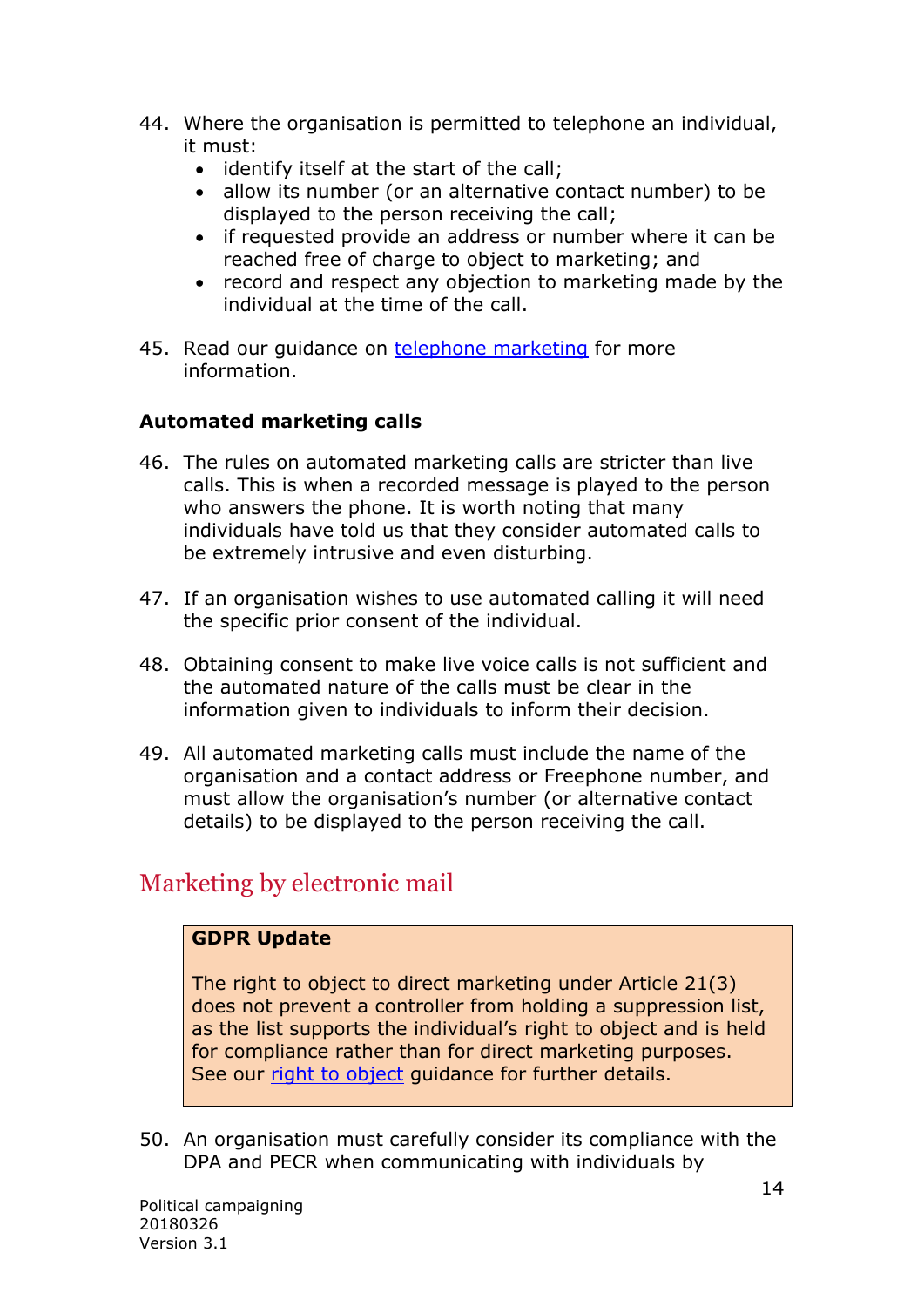electronic mail. 'Electronic mail' includes email, text message, social media, video message and voicemail.

- 51. The organisation must have the individual's specific consent to communicate with them in this way. In addition, in all such communications the organisation must identify itself and provide an address that individuals can use to object and request that it does not send them any further communications.
- 52. An organisation might have collected email addresses or mobile phone numbers in connection with particular issues highlighted in previous campaigns; for example, school closures or road building. As prior consent is required, the organisation must assess the basis on which those contact details were collected originally if it wants to use them to promote subsequent campaigns by electronic mail including text messages and emails.
- 53. If an individual provides their contact details in response to a leaflet about a particular local campaign, an organisation cannot assume that the individual will always be happy to receive promotional emails, text messages etc about other issues from its political campaign.
- 54. If, however, the wording on a specific campaign leaflet states clearly that if an individual chooses to provide an email address or mobile phone number they are consenting to direct marketing, the organisation may then be able to retain their contact details and use them more widely for promotional purposes.
- 55. It is important to ensure that the notification the organisation gives to individuals about electronic mail marketing is prominent, clear and explicit so that their choice to provide it with their details is fully informed. Consent must be specific to the method of communication and to the instigator of the message. The organisation might also want to consider using separate opt-in tick boxes for each type of electronic marketing.
- 56. If the organisation receives any objections from individuals, it must ensure that it rapidly suppresses their details. Making it easy for individuals to object and promptly respecting their choices will help to reduce the risk of breaking the law (and of causing individuals to complain that the organisation is not respecting their privacy).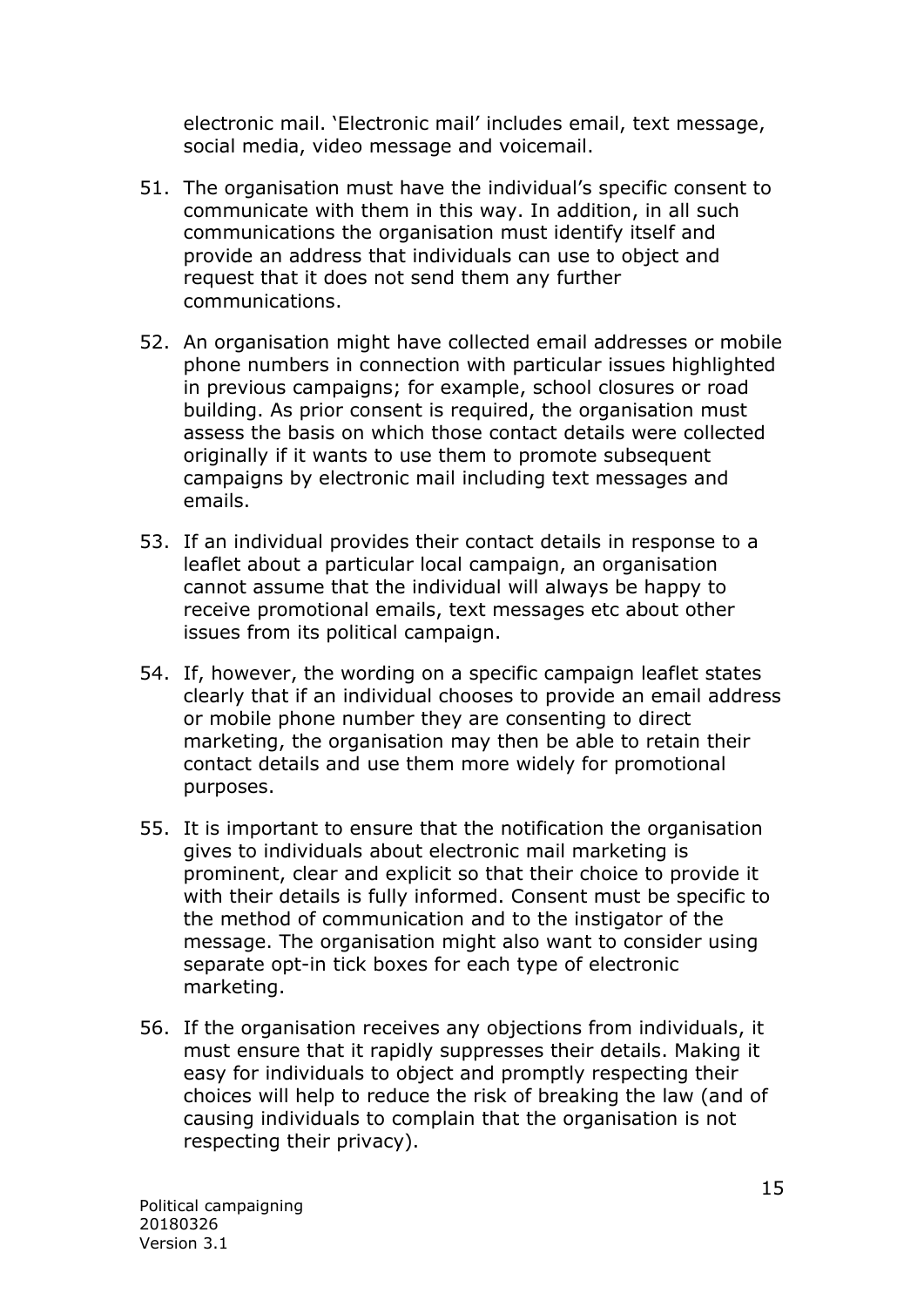- 57. There is no fixed time limit after which consent automatically expires. However, consent will not remain valid forever. How long consent remains valid will depend on the context – the question is whether it is still reasonable to treat it as an ongoing indication of the person's current wishes. Any list an organisation maintains should be up to date, accurate, and reliably record consent.
- 58. An organisation should always check that it is not going to send direct marketing to individuals who have objected to such contact from it.
- 59. Read our detailed quidance on complying with [PECR](https://ico.org.uk/for-organisations/guide-to-pecr/) and on [direct marketing](http://ico.org.uk/for_organisations/guidance_index/~/media/documents/library/Privacy_and_electronic/Practical_application/direct-marketing-guidance.pdf) which is available on our website.

#### <span id="page-16-0"></span>**Viral marketing or 'tell a friend' campaigns**

#### **GDPR Update**

You must be able to demonstrate that you have obtained valid consent, which means that you must keep records of who consented, when, how, and what you told people.

See our [GDPR consent](https://ico.org.uk/for-organisations/guide-to-the-general-data-protection-regulation-gdpr/lawful-basis-for-processing/consent/) guidance for further details.

- 60. An organisation may be using viral marketing or "tell a friend" campaigns to tap into social and family networks of its supporters or potential supporters; this is where:
	- it asks an individual to send the original marketing message to family or friends; or
	- it asks an individual to give it their family or friends' contact details.
- 61. This is not a way of getting around the need for consent from the recipient, and organisations should take care in the design and implementation of these campaigns. The organisation must still comply with the direct marketing rules.
- 62. Arguably, where an organisation asks an individual to forward its message or promotional materials to an individual who has not consented to that contact, it is encouraging them to break the law in order to promote its political campaign. The organisation is strongly advised to warn individuals of this and advise them that they should only forward communications of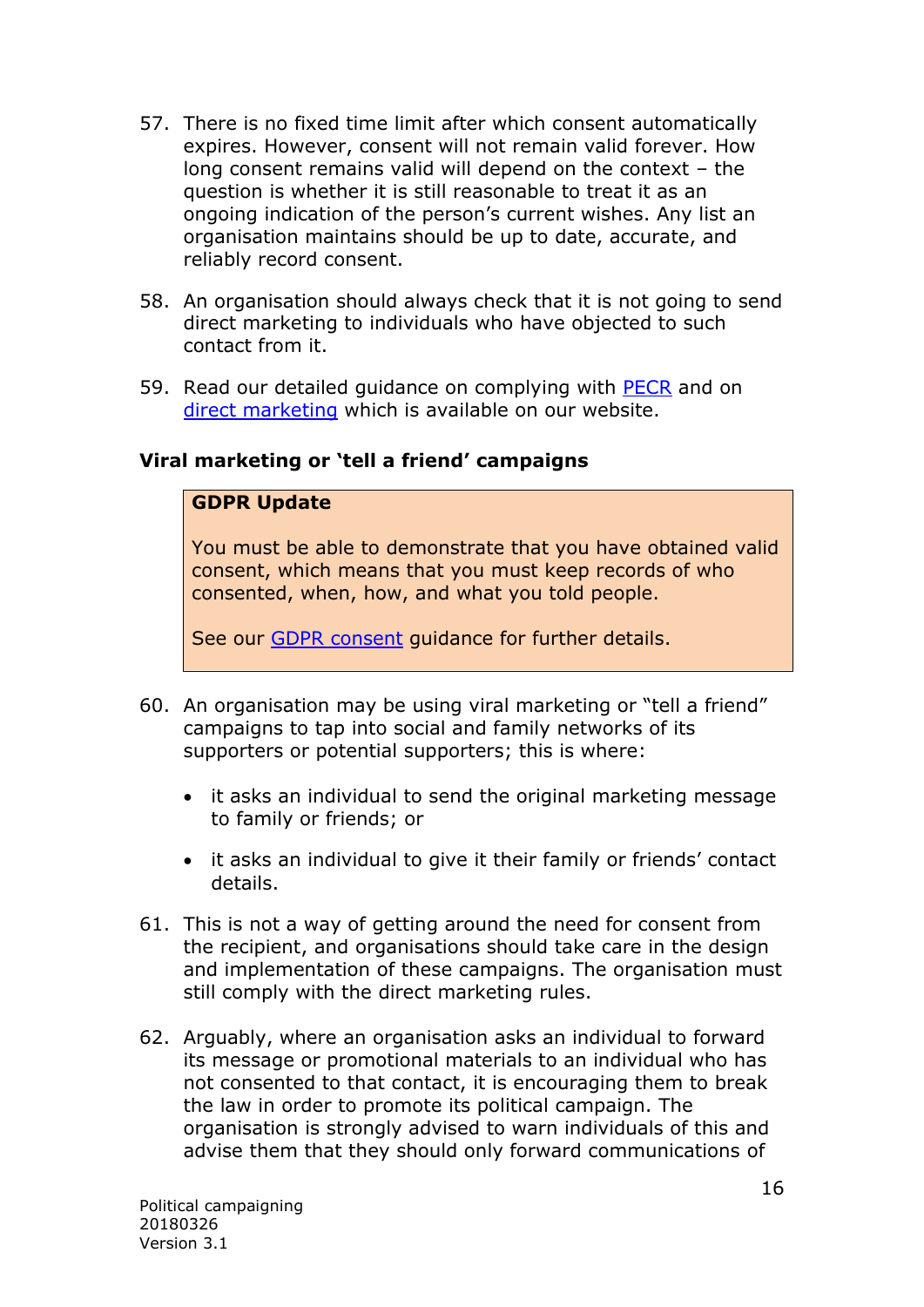this type to friends and family that they are reasonably certain would consent and will be happy to receive them.

- 63. Where an organisation sends a message to someone whose details it has collected from a friend or family member, it will have to assume that they have consented to that contact through a third party (the friend or family member who gave it their details). The organisation will be liable for any messages sent to email addresses obtained from a friend or relative. When collecting contact details, the organisation should:
	- ask the individual to confirm that they have the consent of the friend or relative whose details they are passing on to receive this contact;
	- check that the recipient hasn't already objected to marketing from the organisation. If those contact details appear on its suppression list it may have cause to question whether consent has been obtained at all; and
	- tell the individual that it will inform the recipient of the message how it got their details and include it in the message to the individual.
- 64. The organisation should bear in mind that this method of communication may be used maliciously by individuals to inconvenience or harass others or to discredit it. For example, it is possible to envisage circumstances where a person might give the contact details of another person to a whole range of political campaigns whose views that individual strongly disagrees with, knowing that they would not consent to such contact and/or will subsequently complain about those political campaigns. While the organisation is not responsible for the malicious activities of an individual using the service it provides, it should bear in mind that, at the very least, the recipient may forever associate it with that unpleasant experience. In any event, it should always identify itself, include an address for objections and rapidly suppress the recipient's contact details to avoid further distress.
- 65. As it will be difficult for the organisation to be sure that the friends or family actually agreed to give their details to it, we would advise against using this type of viral marketing.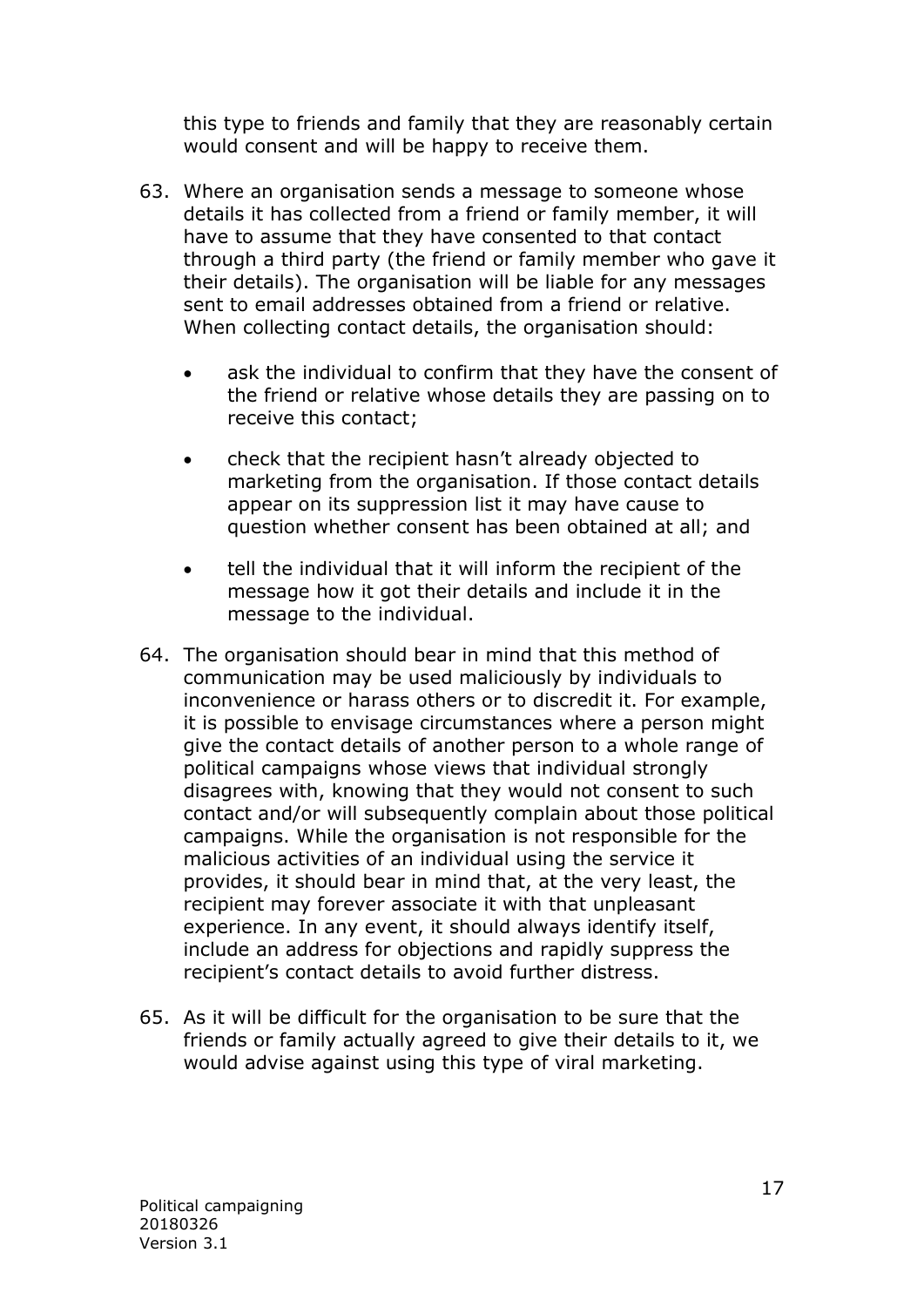## <span id="page-18-0"></span>Marketing by fax

- 66. Whilst the use of fax as a means of communication has substantially reduced, we set out the provisions here for the avoidance of doubt. If the user of the fax is an individual as opposed to a corporate subscriber, the organisation must have their explicit consent to receive promotional material from it by fax.
- 67. If the organisation is collecting fax numbers from individuals in order to use them for direct marketing, it will need to inform them that their information will be used in that way and obtain their consent.
- 68. The organisation must identify itself in the fax and provide an address or number where it can be reached free of charge.
- 69. The organisation cannot send unsolicited marketing to individuals, including corporate subscribers, who have registered with the Fax Preference Service (FPS) or who have advised it directly that they do not want to receive direct marketing.
- 70. If it adds fax numbers to postal addresses, even if it is aiming to contact an existing supporter, the organisation must make sure it screens its list against the FPS list first, unless the supporter has agreed to receive promotional faxes from it. For more information, please visit the [FPS website.](http://www.fpsonline.org.uk/fps/)

## <span id="page-18-1"></span>Objections to direct marketing from individuals

#### **GDPR Update**

If you are relying on consent to send marketing by post then the individual has the right to withdraw their consent at any time. It must be as easy to withdrawn consent as it was to give it.

See our [GDPR consent](https://ico.org.uk/for-organisations/guide-to-the-general-data-protection-regulation-gdpr/lawful-basis-for-processing/consent/) guidance for further details.

The GDPR also gives individuals the right to object at any time to processing of their personal data for the purposes of direct marketing. The right to object to marketing is absolute and you must stop processing for these purposes when someone objects.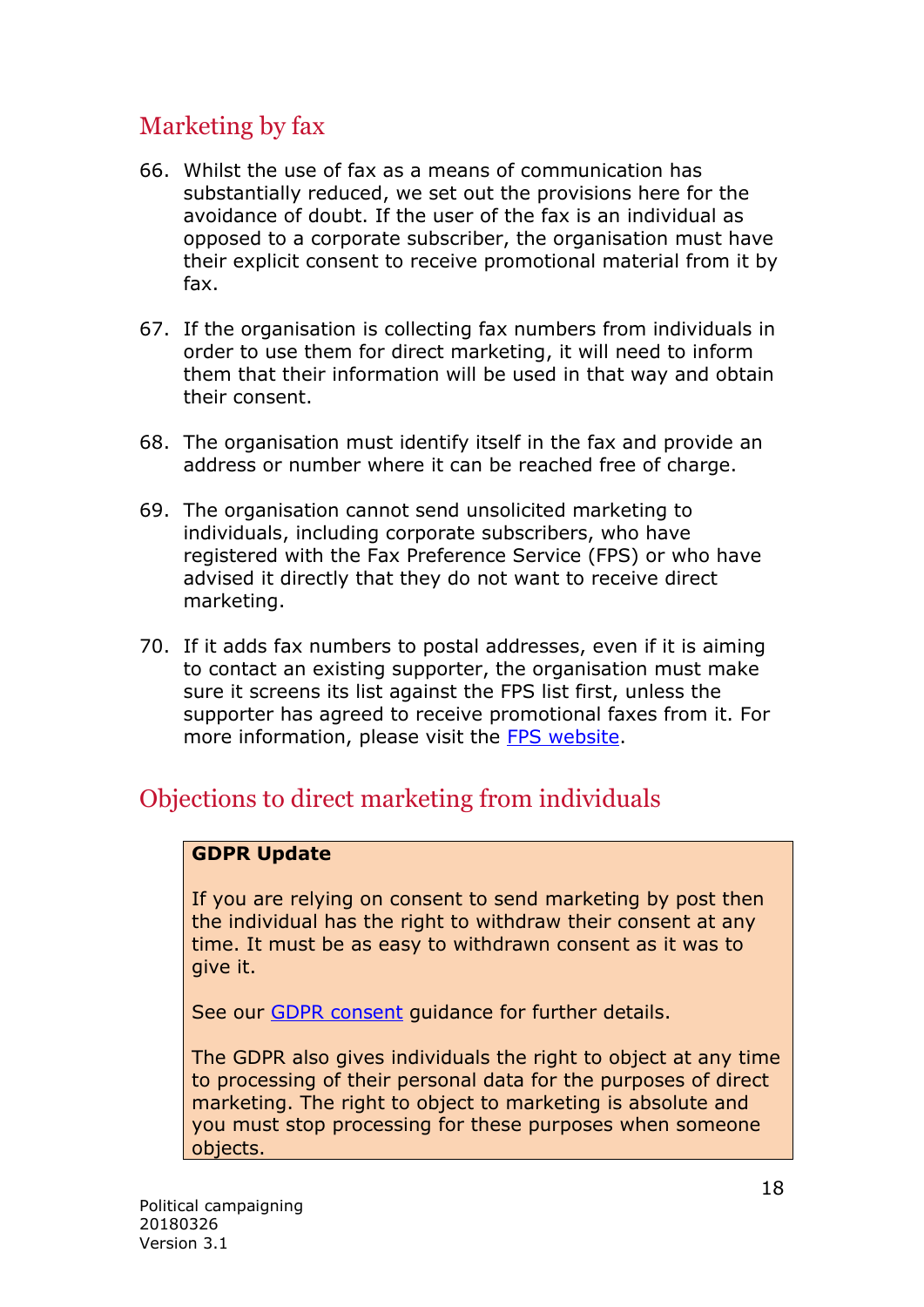#### See our [right to object](https://ico.org.uk/for-organisations/guide-to-the-general-data-protection-regulation-gdpr/individual-rights/right-to-object/) guidance for further details.

- 71. Individuals have an absolute right under section 11 of the DPA to object to direct marketing from any organisation and the processing of their information for direct marketing purposes. However this is subject to the right of a candidate, political party or referendum campaigner to send a Freepost mailing, as described in paragraph 16.
- 72. An organisation must respect any written request it receives from an individual not to send them promotional material (other than election or referendum Freepost mailings as mentioned above) or otherwise process their personal information for direct marketing purposes. In those cases the organisation will not be able to contact an individual to promote its aims or ideals by post, email, text, video and voicemail messages to their mobile phone and automated or live calling. It will also be unable to use their information in any profiling of people in a particular area or other manipulation of a larger dataset to determine whom to contact with direct marketing during a campaign.
- 73. An organisation should keep a list of individuals who have exercised their right to object and screen all of its prospective communications against it, or it should have some other process to ensure that it does not contact individuals in circumstances where it has been asked not to.
- 74. Where a constituency party, local association or local campaign group has a separate legal identity from its national organisation, then a request to one of them not to send promotional material does not automatically apply to the others. However, it is unlikely that most members of the public will appreciate this separation. It would, therefore, be good practice on receiving an objection of this sort to check whether the individual also requires the request to be passed on to the other entities.
- 75. The structure of a political party also affects whether it has responsibility under the DPA for the actions of its candidates during an election. As mentioned earlier, it is important for a political party and its local offices, its candidates and its staff and volunteers to be clear on who is the data controller. Again, this is something that few members of the public are likely to appreciate, and adverse publicity about a candidate's actions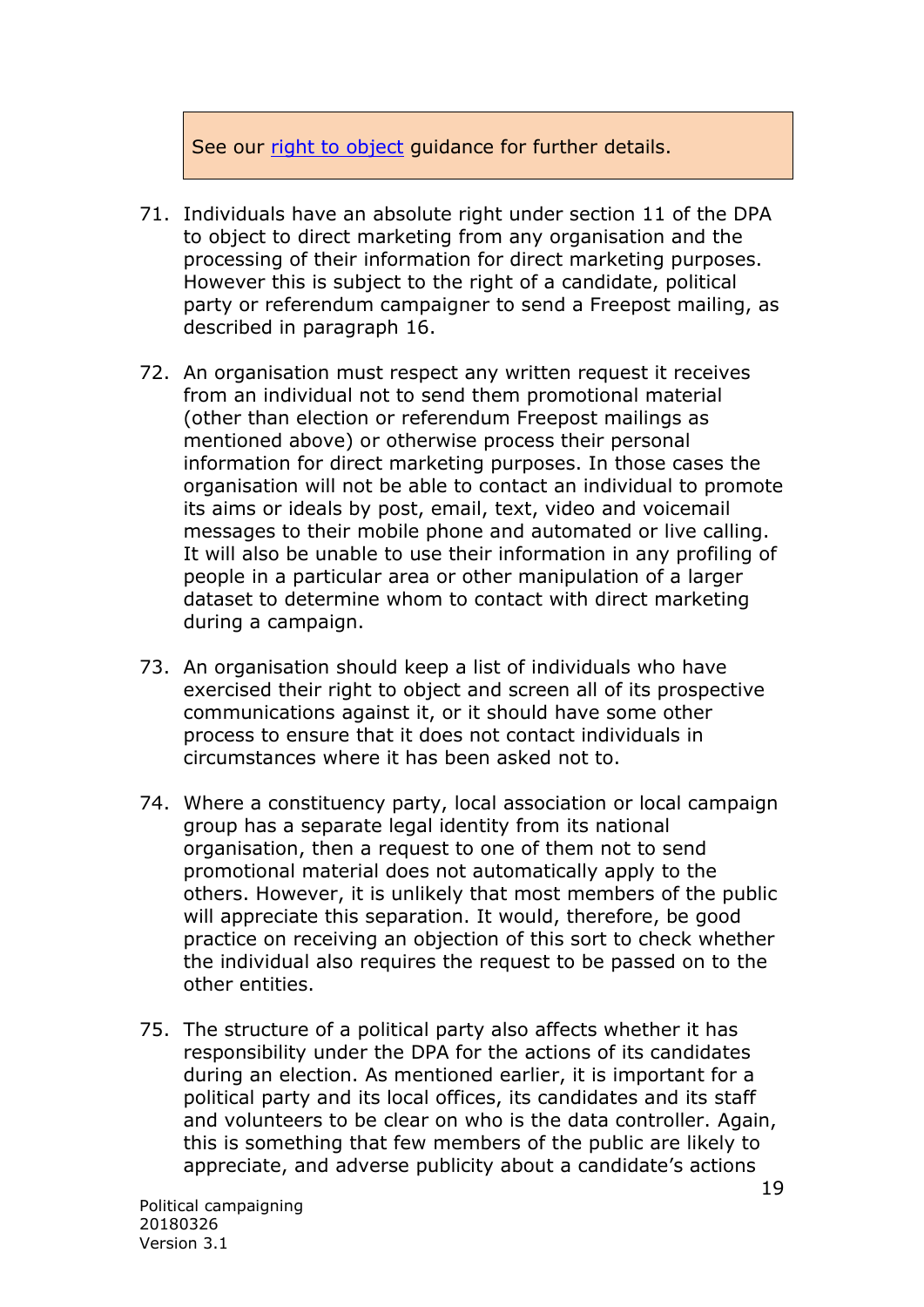can obviously reflect badly on the political party as a whole. It therefore makes good sense to encourage candidates to comply with the DPA.

## <span id="page-20-0"></span>Marketing lists compiled by third parties

#### **GDPR Update**

If you are buying a 'consented' marketing list, the consent request must have identified you specifically. Even precisely defined categories will not be enough to give you valid informed consent under the GDPR definition.

You must keep records to demonstrate what the individual has consented to, including what they were told, and when and how they consented.

See our [GDPR consent](https://ico.org.uk/for-organisations/guide-to-the-general-data-protection-regulation-gdpr/lawful-basis-for-processing/consent/) quidance for further details.

If you buy personal data from another organisation, you must provide people with your own transparency information detailing anything that they haven't already been told.

See our guidance on [the right to be informed](https://ico.org.uk/for-organisations/guide-to-the-general-data-protection-regulation-gdpr/individual-rights/right-to-be-informed/) for further details.

- 76. The use of third parties requires particular care. If the organisation purchases contact details of individuals from a third party such as a list broker it needs to be sure that the third party has obtained the data fairly and lawfully. If the organisation intends to use the list to send electronic marketing, it also needs to ensure that individuals have consented to receiving these forms of contact.
- 77. Therefore an explanation must have been given to the individual by the list broker, or other person who provided the broker with the information, about how their information would be used, including by the organisation and they must have indicated their consent in some way. The explanation given to the individual must have been in broad enough terms to clearly include promotional messages from the organisation's political campaign. Once it has those assurances, it is for the organisation to decide whether that individual would welcome contact from it in that form. If the organisation employs a third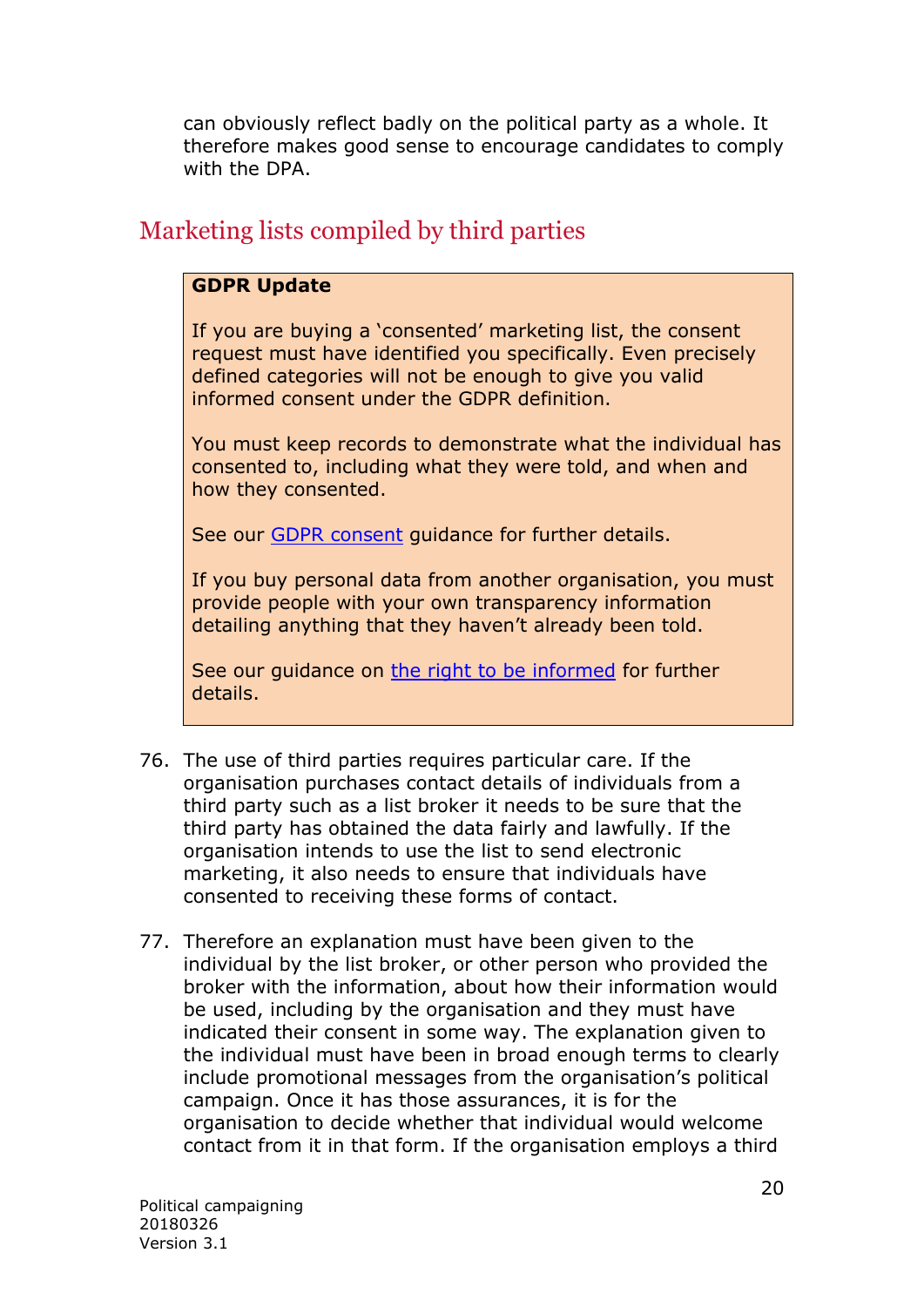party to send out electronic communications, it must ensure the third party follows these rules.

78. Read our [direct marketing guidance](https://ico.org.uk/media/for-organisations/documents/1555/direct-marketing-guidance.pdf) for further information on buying a marketing list.

## <span id="page-21-0"></span>Using analytics

#### **GDPR Update**

Currently, the 1998 Act allows you to make transparency information 'readily available', but under the GDPR you must actively provide people with the information in a way that is easy for them to access. Putting a notice on your website without letting people know it's there will not be good enough. See our guidance on the [right to be informed](https://ico.org.uk/for-organisations/guide-to-the-general-data-protection-regulation-gdpr/individual-rights/right-to-be-informed/?q=fine) for further details.

- 79. The big data revolution has made available new and powerful technical means to analyse extremely large and varied datasets. These can include traditional datasets such as the electoral register but also information which people have made publicly accessible on Facebook, Twitter and other social media. Research and profiling carried out by and on behalf of political parties can now benefit from these advanced analytical tools. The outputs may be used to understand general trends in the electorate, or to find and influence potential voters.
- 80. Whatever the purpose of the processing, it is subject to the DPA if it involves data from which living individuals can be identified. This brings with it duties for the party commissioning the analytics and rights for the individuals to whom the data relates. It includes the duty to tell people how their data is being used. While people might expect that the electoral register is used for election campaigns they may well not be aware of how other data about them can be used and combined in complex analytics. If a political organisation is collecting data directly from people eg via a website or obtains it from another source, it has to tell them what it is going to do with the data. In the case of data obtained from another source, the organisation may make the information available in other ways, eg on its website, if contacting individuals directly would involve disproportionate effort. It cannot simply choose to say nothing, and the possible complexity of the analytics is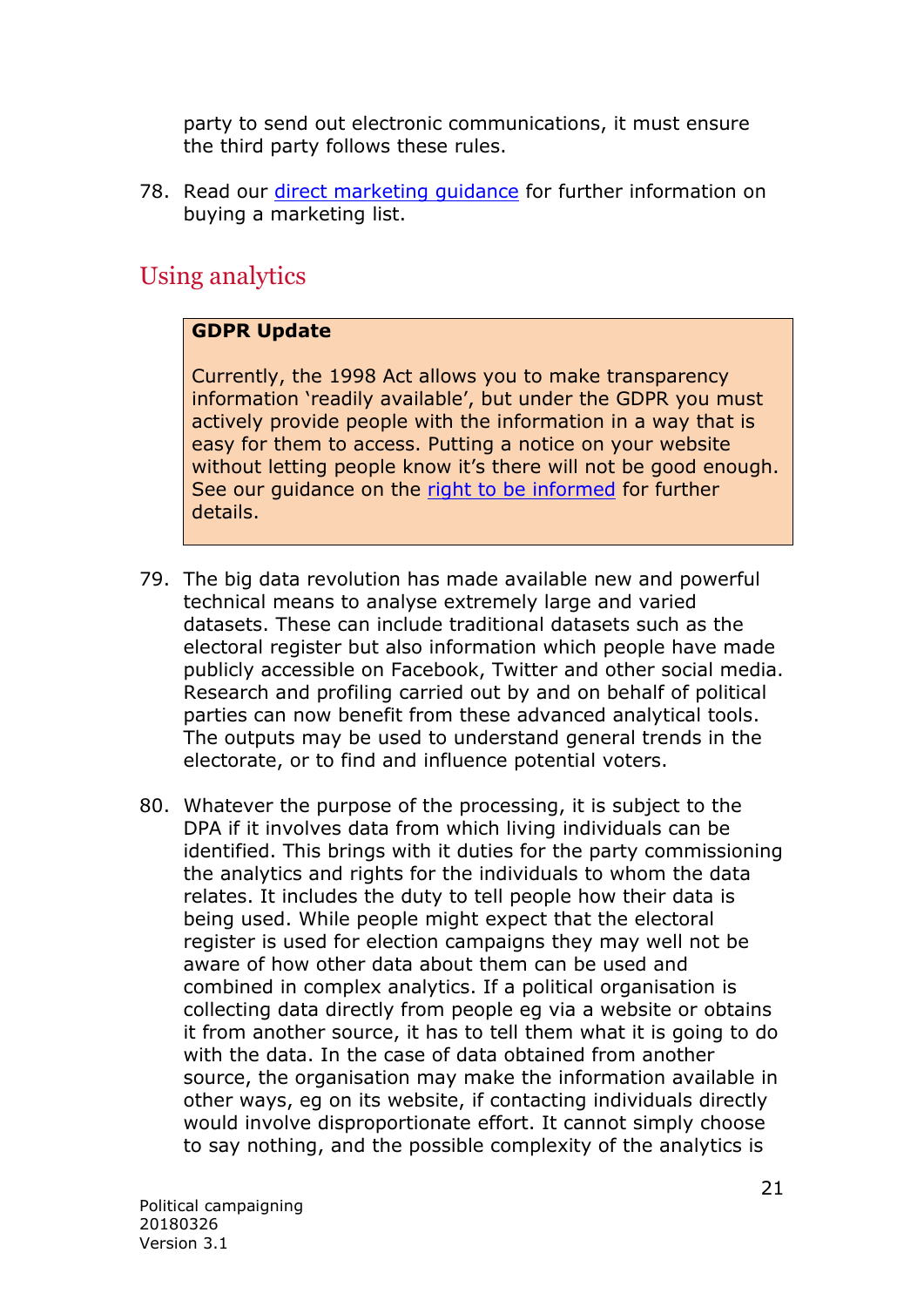not an excuse for ignoring this requirement. Our code of practice on [privacy notices, transparency and control](https://ico.org.uk/for-organisations/guide-to-data-protection/privacy-notices-transparency-and-control/) provides advice on giving people this information.

- 81. Even where information about individuals is apparently publicly accessible, this does not automatically mean that it can be reused for another purpose. If a political organisation collects and processes this data, then it is a data controller for that data, and has to comply with the requirements of the DPA in relation to it.
- 82. If a political organisation, as data controller, commissions a third party company to carry out analytics, then that company is likely to be a data processor. The political organisation needs to take account of the DPA provisions on the data controllerdata processor relationship. In particular there must be a written contract which requires the data processor to have arrangements in place to ensure the security of the data and that the personal data is processed under instructions and for specified purposes. Our quidance on data controllers and data [processors](https://ico.org.uk/media/for-organisations/documents/1546/data-controllers-and-data-processors-dp-guidance.pdf) explains this relationship in more detail.

## <span id="page-22-0"></span>Data protection principles

#### **GDPR Update**

The GDPR contains similar provisions to the 1998 Act principles however it also contains a new principle on accountability which requires you to be able to demonstrate your compliance with the GDPR principles. See our [Guide to](https://ico.org.uk/for-organisations/guide-to-the-general-data-protection-regulation-gdpr/)  [GDPR](https://ico.org.uk/for-organisations/guide-to-the-general-data-protection-regulation-gdpr/) for further information.

- 83. An organisation will need to comply with the principles of good information handling from the point at which it first collects personal information to the moment it is deleted. It will need to be aware of what it holds and why and it should routinely assess and amend the information to ensure that it is fit for purpose. Amongst other things this will require the organisation to:
	- be transparent about its use of the individual's information and respect their preferences;
	- use it only in ways that are compatible with the purposes it or a third party provider has informed the individual of;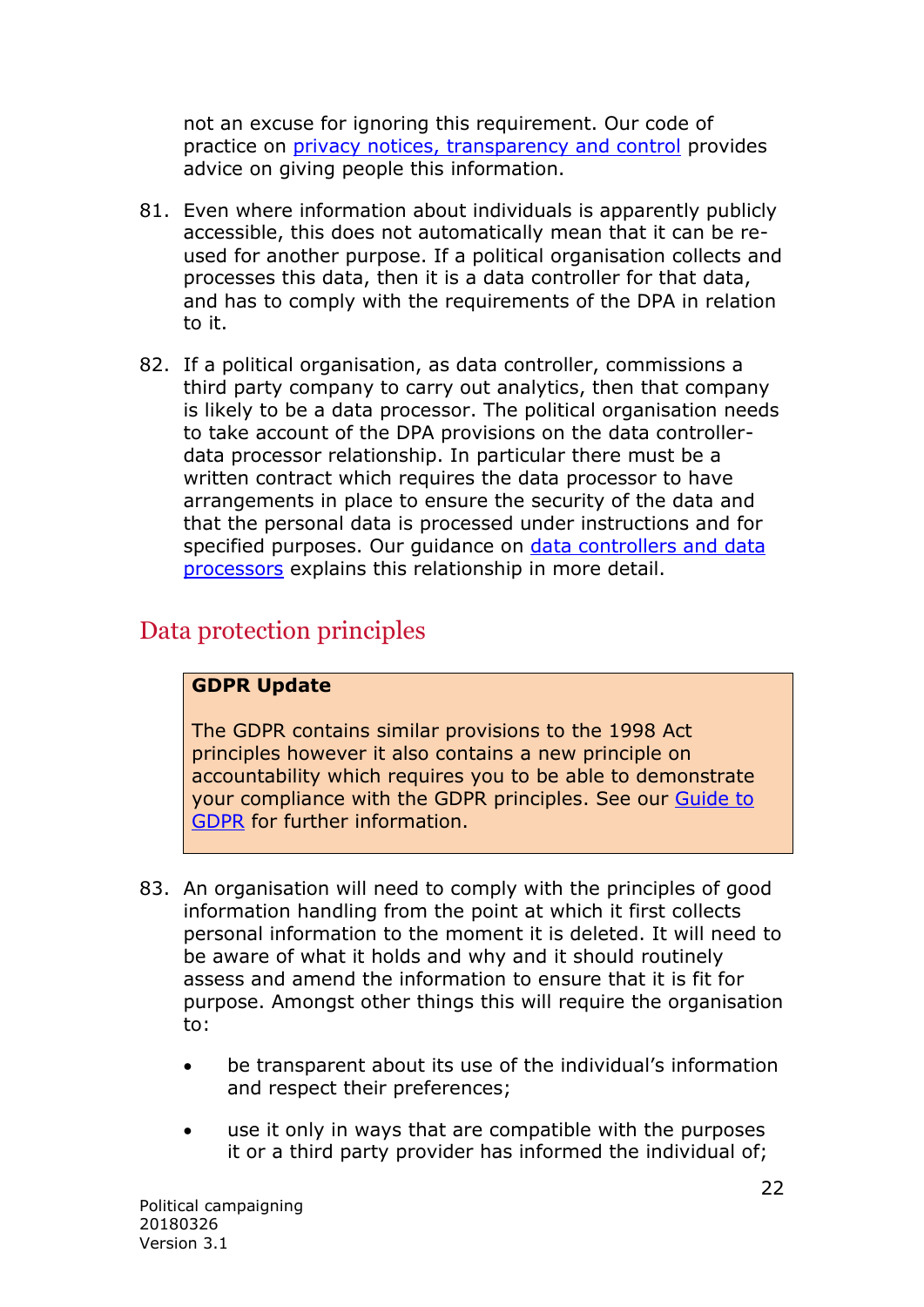- not collect any more information than it needs for the purpose it has told the individual about;
- ensure that it does not keep the information for longer than necessary to fulfil those purposes;
- keep the information secure and delete or securely destroy information when it has served its purpose;
- respect individuals' rights of access to information it holds about them and to object to the organisation using their information; and
- only send the information outside the European Economic Area where it has taken steps to ensure it is protected.

See the information for organisations on our website for detailed [guidance](http://ico.org.uk/for_organisations/guidance_index/data_protection_and_privacy_and_electronic_communications) on the application of the DPA.

## <span id="page-23-0"></span>Elected representatives changing to a different political party

- 84. Elected representatives are data controllers for all the personal data handled by their office. Where an elected representative leaves one political party and seeks re-election with another party, there are implications in relation to the personal data that, up to that point, had been processed by their office.
- 85. Personal data should only be processed in line with the expectations of an individual. If there is any doubt as to whether an individual would expect or would be happy for an MP who now represents a different party to continue to use their data for marketing and campaigning purposes, the MP should seek the individual's consent.
- 86. We suggest that political parties should provide guidance about these scenarios for elected representatives and their offices.

## <span id="page-23-1"></span>More information

87. This guidance has been developed drawing on ICO experience. It will be reviewed and considered from time to time in line with new decisions of the Information Commissioner, Tribunals and courts.